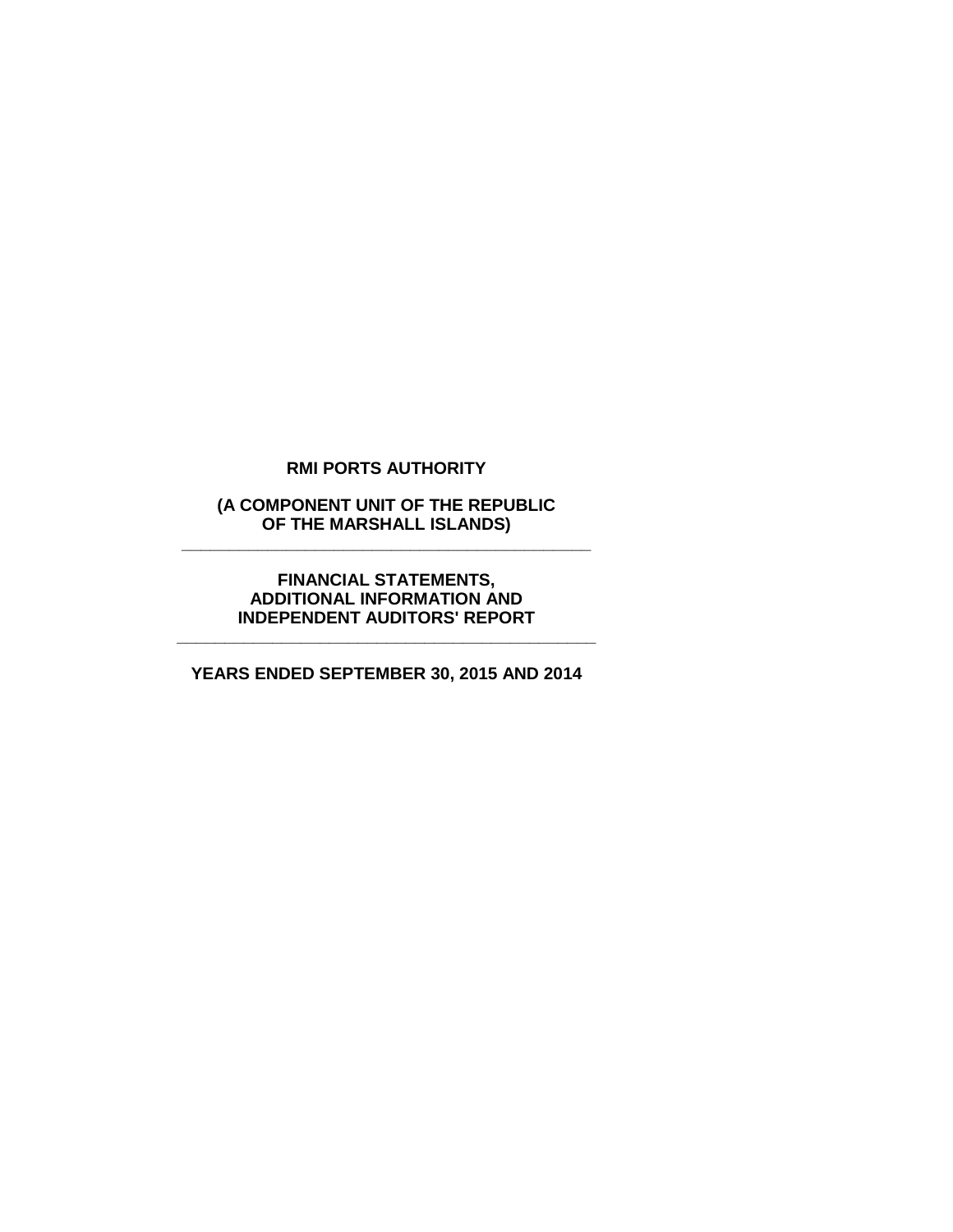## Table of Contents Years Ended September 30, 2015 and 2014

|      |                                                                                                                                                                                                                                    | Page No.             |
|------|------------------------------------------------------------------------------------------------------------------------------------------------------------------------------------------------------------------------------------|----------------------|
| I.   | <b>INDEPENDENT AUDITORS' REPORT</b>                                                                                                                                                                                                | 1                    |
| II.  | MANAGEMENT'S DISCUSSION AND ANALYSIS                                                                                                                                                                                               | 3                    |
| III. | <b>FINANCIAL STATEMENTS:</b>                                                                                                                                                                                                       |                      |
|      | <b>Statements of Net Position</b><br>Statements of Revenues, Expenses and Changes in Net Position<br><b>Statements of Cash Flows</b><br><b>Notes to Financial Statements</b>                                                       | 11<br>12<br>13<br>14 |
| IV.  | OTHER SUPPLEMENTARY INFORMATION:                                                                                                                                                                                                   |                      |
|      | Combining Divisional Statement of Revenues, Expenses<br>and Changes in Net Position                                                                                                                                                | 26                   |
| V.   | INDEPENDENT AUDITORS' REPORTS ON INTERNAL CONTROL<br>AND ON COMPLIANCE                                                                                                                                                             |                      |
|      | Independent Auditors' Report on Internal Control Over Financial<br>Reporting and on Compliance and Other Matters Based on an<br>Audit of Financial Statements Performed in Accordance with<br><b>Government Auditing Standards</b> | 27                   |
|      | Independent Auditors' Report on Compliance for Each Major<br>Program; Report on Internal Control Over Compliance; and<br>Report on the Schedule of Expenditures of Federal Awards<br>Required by OMB Circular A-133                | 29                   |
|      | Schedule of Expenditures of Federal Awards                                                                                                                                                                                         | 31                   |
|      | Schedule of Findings and Questioned Costs                                                                                                                                                                                          | 32                   |
|      | Schedule of Prior Audit Findings and Questioned Costs                                                                                                                                                                              | 33                   |
|      |                                                                                                                                                                                                                                    |                      |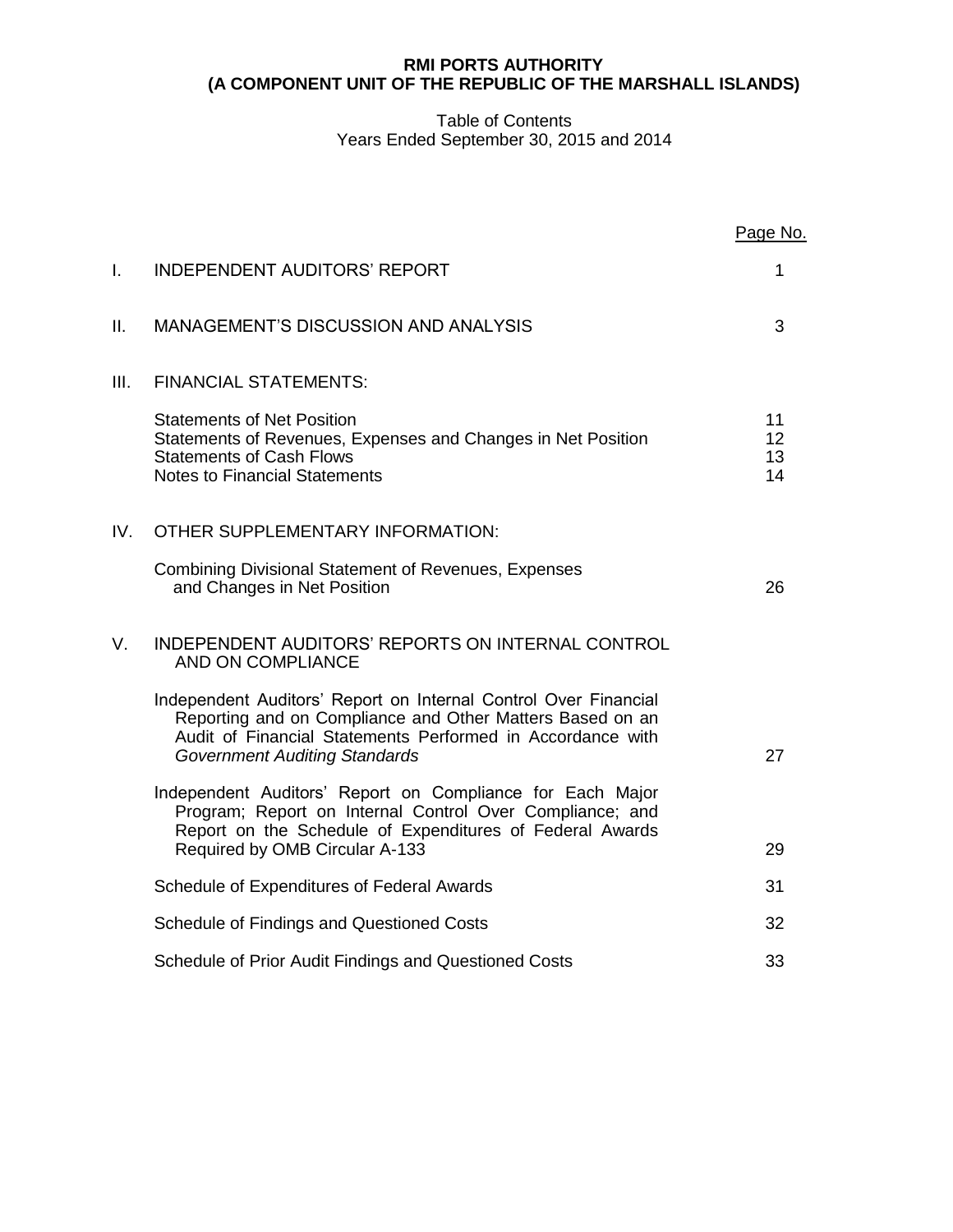

Deloitte & Touche LLP 361 South Marine Corps Drive Tamuning, GU 96913-3911 USA Tel: (671)646-3884 Fax: (671)649-4932 www.deloitte.com

## **INDEPENDENT AUDITORS' REPORT**

Board of Directors RMI Ports Authority:

## **Report on the Financial Statements**

We have audited the accompanying financial statements of RMI Ports Authority (the Authority), a component unit of the Republic of the Marshall Islands, which comprise the statements of net position as of September 30, 2015 and 2014, and the related statements of revenues, expenses and changes in net position and of cash flows for the years then ended, and the related notes to the financial statements.

#### *Management's Responsibility for the Financial Statements*

Management is responsible for the preparation and fair presentation of these financial statements in accordance with accounting principles generally accepted in the United States of America; this includes the design, implementation, and maintenance of internal control relevant to the preparation and fair presentation of financial statements that are free from material misstatement, whether due to fraud or error.

## *Auditors' Responsibility*

Our responsibility is to express an opinion on these financial statements based on our audits. We conducted our audits in accordance with auditing standards generally accepted in the United States of America and the standards applicable to financial audits contained in *Government Auditing Standards*, issued by the Comptroller General of the United States. Those standards require that we plan and perform the audit to obtain reasonable assurance about whether the financial statements are free from material misstatement.

An audit involves performing procedures to obtain audit evidence about the amounts and disclosures in the financial statements. The procedures selected depend on the auditor's judgment, including the assessment of the risks of material misstatement of the financial statements, whether due to fraud or error. In making those risk assessments, the auditor considers internal control relevant to the entity's preparation and fair presentation of the financial statements in order to design audit procedures that are appropriate in the circumstances, but not for the purpose of expressing an opinion on the effectiveness of the entity's internal control. Accordingly, we express no such opinion. An audit also includes evaluating the appropriateness of accounting policies used and the reasonableness of significant accounting estimates made by management, as well as evaluating the overall presentation of the financial statements.

We believe that the audit evidence we have obtained is sufficient and appropriate to provide a basis for our audit opinion.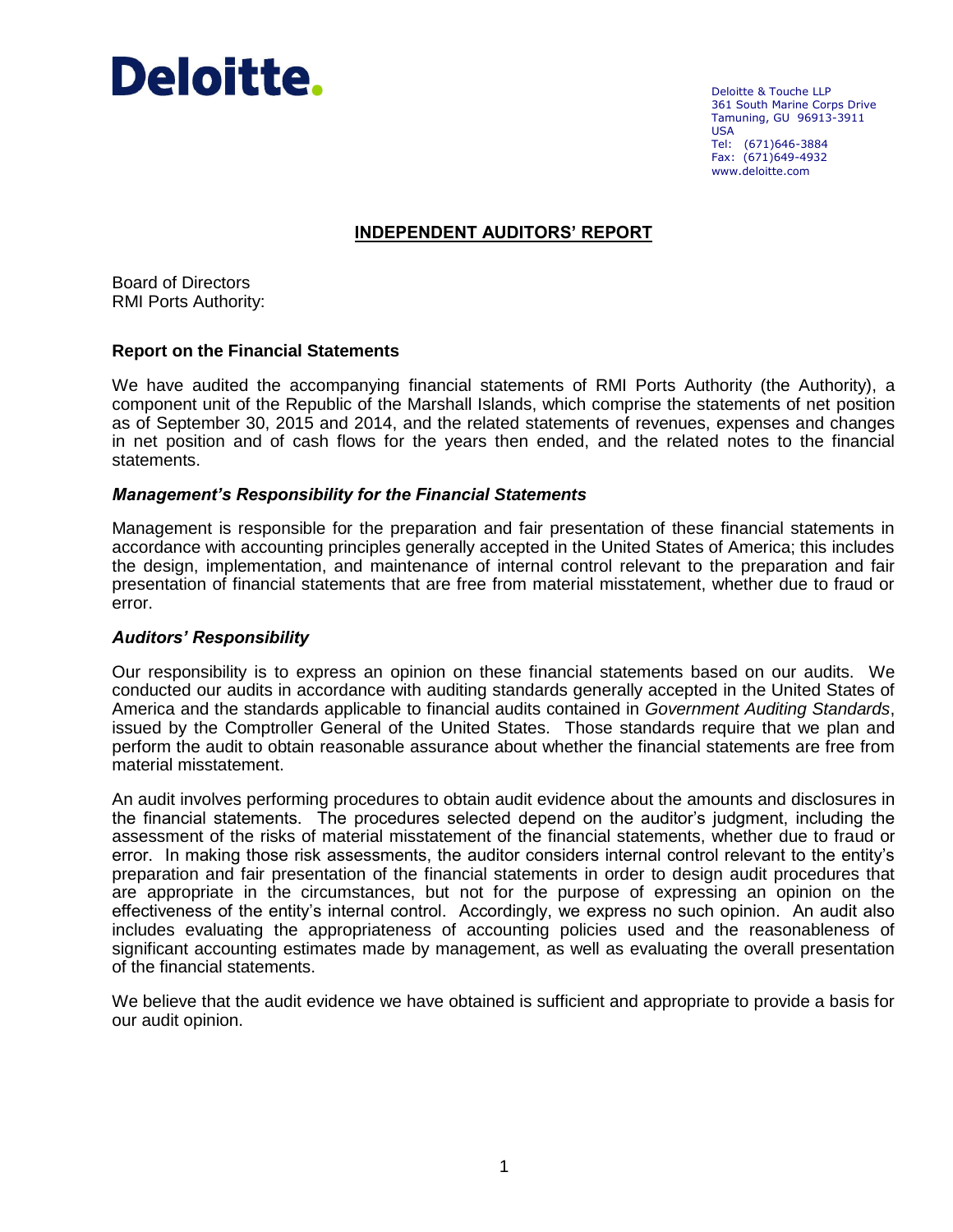# **Opinion**

In our opinion, the financial statements referred to above present fairly, in all material respects, the financial position of the Authority as of September 30, 2015 and 2014, and the changes in its net position and its cash flows for the years then ended in accordance with accounting principles generally accepted in the United States of America.

## **Other Matters**

#### *Required Supplementary Information*

Accounting principles generally accepted in the United States of America require that the management's discussion and analysis on pages 3 through 10 be presented to supplement the financial statements. Such information, although not a part of the basic financial statements, is required by the Governmental Accounting Standards Board who considers it to be an essential part of financial reporting for placing the financial statements in an appropriate operational, economic, or historical context. We have applied certain limited procedures to the required supplementary information in accordance with auditing standards generally accepted in the United States of America, which consisted of inquiries of management about the methods of preparing the information and comparing the information for consistency with management's responses to our inquiries, the financial statements, and other knowledge we obtained during our audit of the financial statements. We do not express an opinion or provide any assurance on the information because the limited procedures do not provide us with sufficient evidence to express an opinion or provide any assurance.

#### *Other Information*

Our audits were conducted for the purpose of forming an opinion on the financial statements as a whole. The Other Supplementary Information listed in the accompanying table of contents is presented for purposes of additional analysis and is not a required part of the financial statements. Such information is the responsibility of management and was derived from and relates directly to the underlying accounting and other records used to prepare the financial statements. The information has been subjected to the auditing procedures applied in the audit of the financial statements and certain additional procedures, including comparing and reconciling such information directly to the underlying accounting and other records used to prepare the financial statements or to the financial statements themselves, and other additional procedures in accordance with auditing standard generally accepted in the United States of America. In our opinion, the Other Supplementary Information is fairly stated, in all material respects, in relation to the financial statements as a whole.

## **Other Reporting Required by** *Government Auditing Standards*

In accordance with *Government Auditing Standards*, we have also issued our report dated June 30, 2016, on our consideration of the Authority's internal control over financial reporting and on our tests of its compliance with certain provisions of laws, regulations, contracts, and grant agreements and other matters. The purpose of that report is to describe the scope of our testing of internal control over financial reporting and compliance and the results of that testing, and not to provide an opinion on internal control over financing reporting or on compliance. That report is an integral part of an audit performed in accordance with *Government Auditing Standards* in considering the Authority's internal control over financial reporting and compliance.

eloite Nachell

June 30, 2016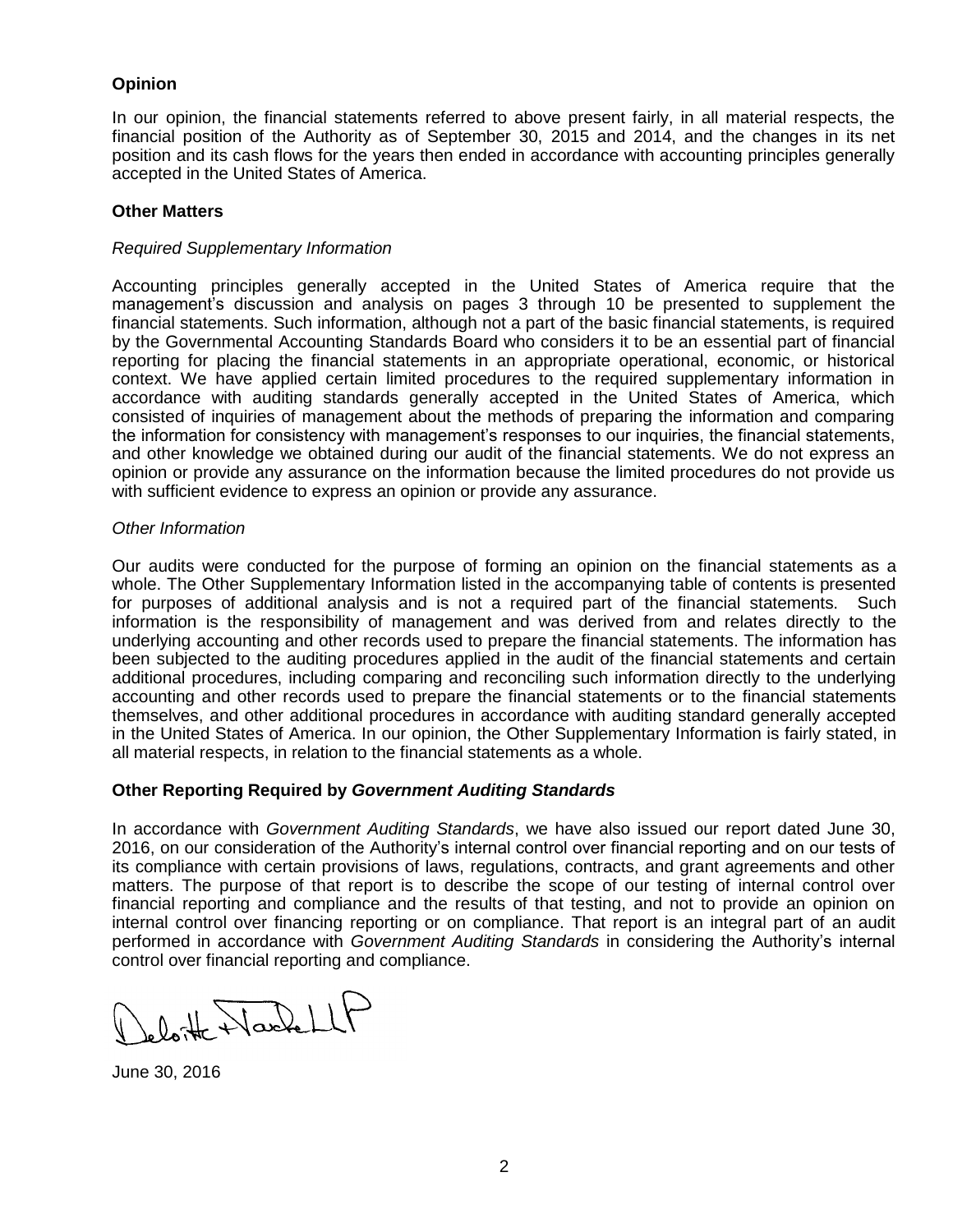Management's Discussion and Analysis Years Ended September 30, 2015 and 2014

# **I) INTRODUCTION**

Our discussion and analysis of the financial performance of airport and seaport divisions of the RMI Ports Authority (Ports Authority) provides an overview of Ports Authority's financial activities presented in the audited financial statements for the fiscal year ended September 30, 2015. This discussion and analysis should be read in conjunction with the more detailed information contained within the accompanying financial statements.

Ports Authority is a component unit of the Republic of the Marshall Islands (RMI) and was established as a public corporation under RMI Public Law 2003-81, known as the RMI Ports Authority Act of 2003 (the Act). The Act supersedes the previous Acts of the Marshall Islands Airports Authority (MIAA) and the Marshall Islands Ports Authority (MIPA) and merges the two aforementioned authorities into one single ports authority.

A seven-member Board of Directors governs Ports Authority, all of whom are appointed by the Cabinet. One of the members is designated by the Cabinet as the Chairperson of the Board. Ports Authority is responsible for establishing, maintaining, managing and operating all airports and port facilities designated by the law and by the RMI Government. At the time of writing, Ports Authority has the overall responsibilities in management, operations and maintenance of all airport and seaport facilities in Majuro, except for the fish base facilities.

As of September 30, 2015, Ports Authority had 69 full-time employees. Composition is as follows: 2 in Administration; 7 in Finance; 4 in Airport Administration/Operations/Tower; 7 in Seaport Administration/Operations; 10 in Maintenance; and 39 in Security. Out of the 39 Security Officers, 11 are cross-trained and certified as airport firefighters.

# **II) OVERVIEW OF FINANCIAL STATEMENTS**

Ports Authority's financial reports and subsequent statements are prepared in accordance with the accounting principles generally accepted in the United States of America mandated by Government Accounting Standards Board (GASB).

RMIPA operates on the accrual basis of accounting wherein revenues are recognized when earned, not when received, and expenses are recorded when incurred, not when paid. Capital assets of more than \$500 are capitalized and depreciated over their useful lives.

This annual report consists of four parts: the MD&A, the Basic Financial Statements, Notes to the Financial Statements, and Independent Auditors' Reports on Internal Control and on Compliance.

# **III) FINANCIAL HIGHLIGHTS**

 For fiscal year ended September 30, 2015, total net position was \$66.6 million, an increase of \$3.5 million from prior fiscal year. The major contributor in the increase was mainly due to the increase of the capital assets and ongoing project RSA/Road Realignment Project. The expected date to finish in fiscal year 2015 is extended to end of fiscal year 2016 due to insufficiency of funds to cover the cost of additional fill material dredged for the project. A request of amendment for AIP-13 was sent to FAA in December 2015 and approval was received in May 2016. The additional grant received is \$1.5 million. As of September 30, 2015, Ports Authority has a \$64.62 million investment in capital assets. Refer to Note 4 to the financial statements for more information concerning capital assets.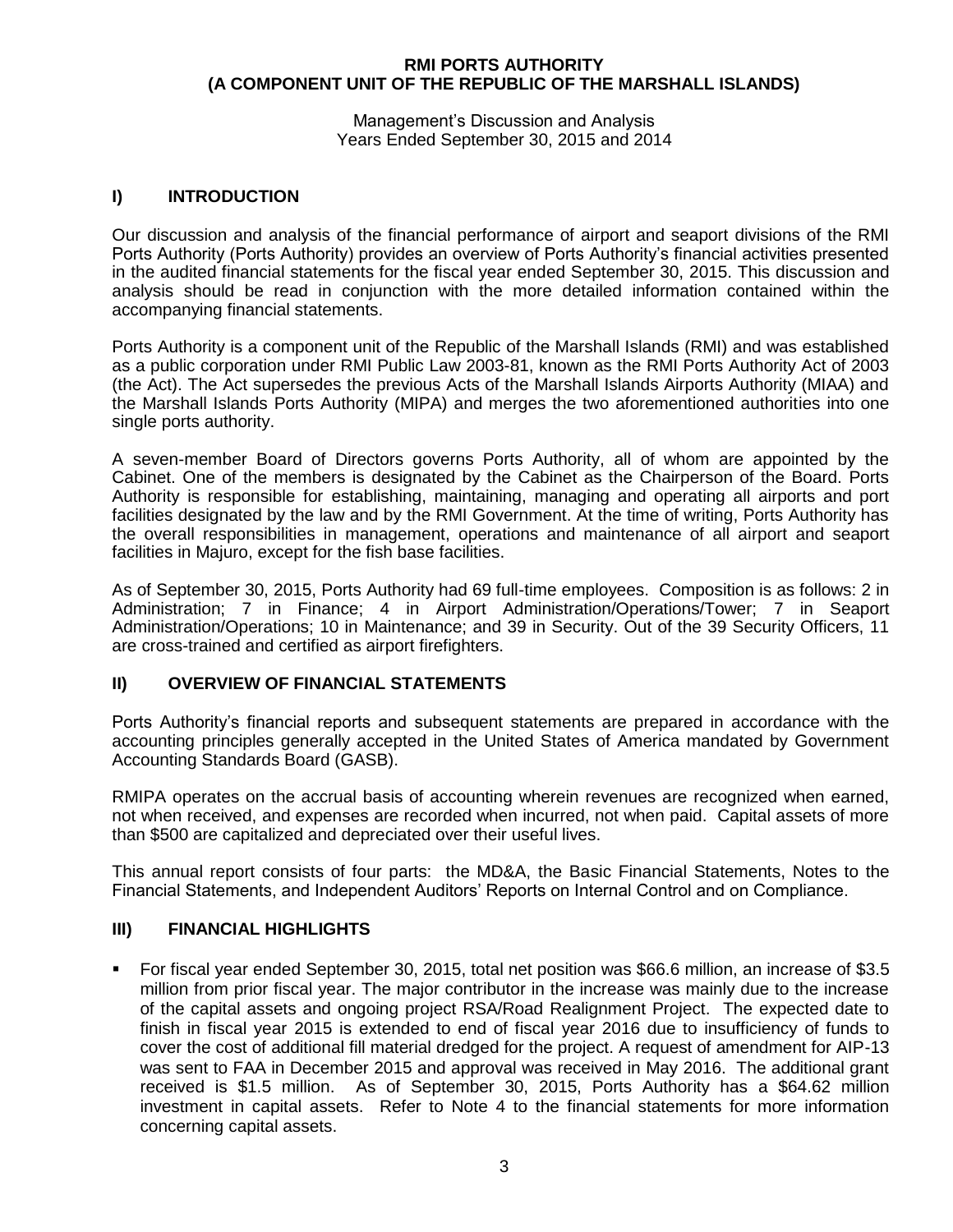## Management's Discussion and Analysis Years Ended September 30, 2015 and 2014

- Total operating revenues decreased by \$0.5 million or 11%. The Seaport revenues dropped by \$0.4 million or 11%. The performance indicators will explain the decrease and explained in this report (please refer to the Revenue Performance Indicators and Divisional Expenses of this report).
- Total operating expenses, inclusive of depreciation, was \$6.1 million for fiscal year in 2015. It increased by less than 1% or \$0.02 million compared to last fiscal year. The details will be discussed on the Revenue Performance Indicators and Divisional Expenses of this report.
- The Ports Authority incurred an operating loss of \$2 million for fiscal year 2015. This is an decrease in operating loss by 5% compared to last fiscal year. The increase in the operating loss was caused by the decrease in the operating revenues as mentioned above. However, RMIPA generated a positive operating income of \$1.3 million excluding depreciation in FY 2015.
- The overall performance of the Ports Authority dropped this fiscal year 2015 compared to last fiscal year.

# **IV. STATEMENTS OF NET POSITION**

|                                                                       | 2015                                     | 2014                                     | Change                                      | $\frac{9}{6}$    | 2013                                       |
|-----------------------------------------------------------------------|------------------------------------------|------------------------------------------|---------------------------------------------|------------------|--------------------------------------------|
| <b>Current assets</b><br>Non-current assets<br>Property, plant, and   | \$<br>2,332,369<br>1,700,000             | \$<br>2,644,379<br>1,700,000             | \$<br>(312,010)                             | (12)             | \$<br>2,274,091<br>1,700,000               |
| equipment, net                                                        | 64,615,520                               | 62,524,771                               | 2,090,749                                   | 3                | 57,006,664                                 |
| Total assets                                                          | 68,647,889                               | 66,869,150                               | 1,778,734                                   | 3                | 60,980,755                                 |
| Deferred outflows of<br>resources                                     | 1,135,631                                |                                          | 1,135,631                                   | 100              |                                            |
| Total assets and deferred<br>outflows of resources                    | \$69,783,520                             | \$66,869,150                             | \$2,914,370                                 | 4                | \$60,980,755                               |
| <b>Current liabilities</b><br>Non-current liabilities<br>Net position | \$<br>2,641,956<br>543,264<br>66,598,300 | \$<br>2,896,275<br>883,780<br>63,089,095 | \$<br>(254, 319)<br>(340, 516)<br>3,509,205 | (9)<br>(39)<br>6 | \$<br>2,454,444<br>1,193,551<br>57,332,761 |
| Total liabilities and net<br>position                                 | \$69,783,520                             | \$66,869,150                             | \$2,914,370                                 | 4                | \$60,980,755                               |

# **V. STATEMENTS OF REVENUES, EXPENSES, AND CHANGES IN NET POSITION**

|                            | 2015        | 2014            | Change           | $\frac{9}{6}$ | 2013            |
|----------------------------|-------------|-----------------|------------------|---------------|-----------------|
| <b>Operating Revenues:</b> |             |                 |                  |               |                 |
| <b>Airport Division</b>    | \$1,170,827 | \$1,282,136     | (111, 309)<br>S  | (9)           | \$1,024,596     |
| Seaport Division           | 2,973,506   | 3,353,677       | (380,171)        | (11)          | 2,579,575       |
|                            | \$4,144,333 | 4,635,813<br>S. | \$<br>(491.480)  | (11)          | \$3,604,171     |
| <b>Operating Expenses:</b> |             |                 |                  |               |                 |
| <b>Airport Division</b>    | \$4,287,806 | 4,698,310<br>S. | (411,468)<br>S   | (9)           | \$4,238,237     |
| <b>Seaport Division</b>    | 1,904,137   | 1,880,262       | 11,810           |               | 1,630,615       |
|                            | 6,191,943   | 6,578,572       | \$<br>(399, 658) | (6)           | \$<br>5,868,852 |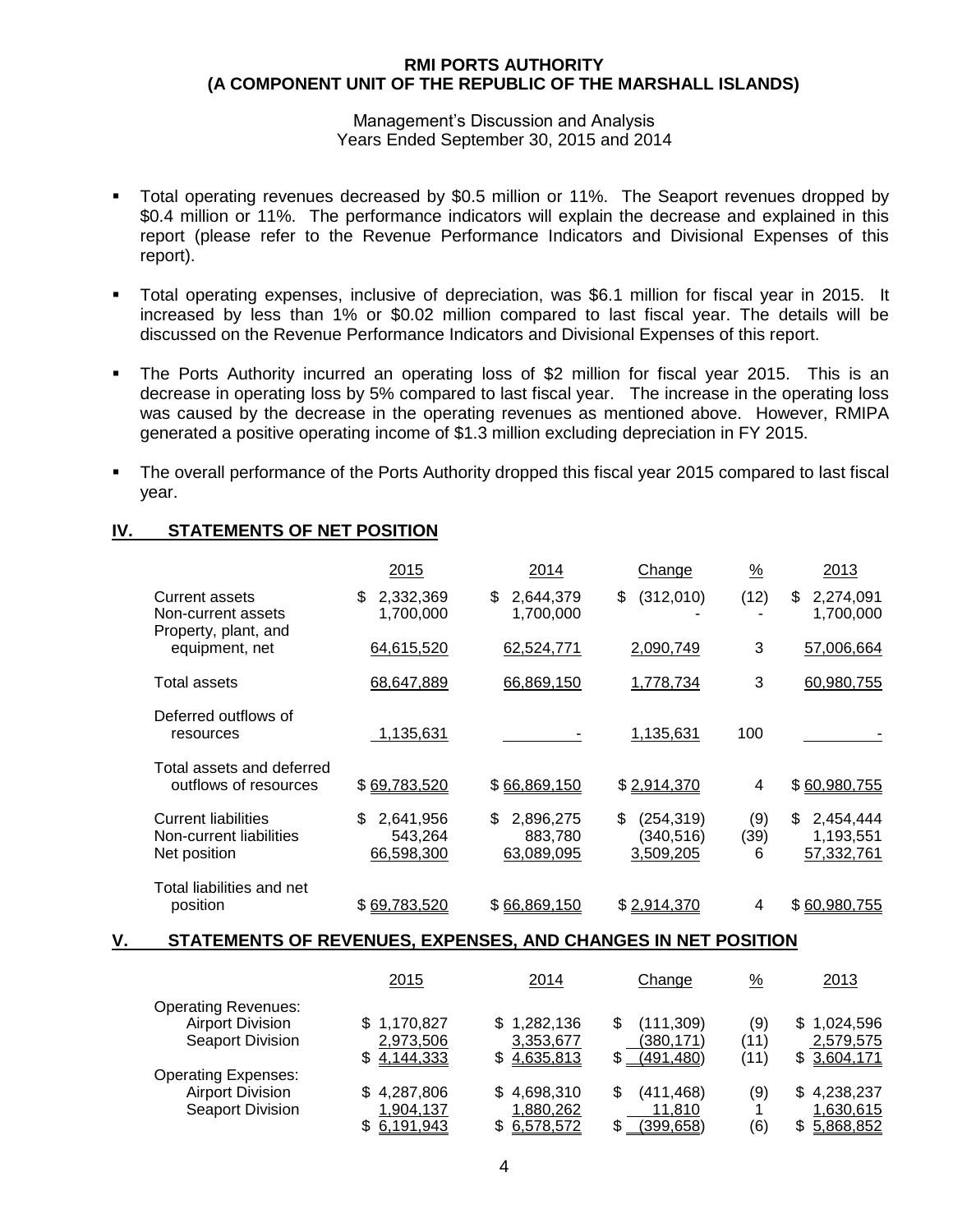Management's Discussion and Analysis Years Ended September 30, 2015 and 2014

| V.  | <b>OF</b><br><b>STATEMENTS</b>                                               | <b>REVENUES,</b>                            | <b>EXPENSES,</b><br><b>AND</b>                  | <b>CHANGES</b>                                 | <b>NET</b><br>IN         | POSITION,                                      |
|-----|------------------------------------------------------------------------------|---------------------------------------------|-------------------------------------------------|------------------------------------------------|--------------------------|------------------------------------------------|
|     | <b>CONTINUED</b>                                                             | 2015                                        | 2014                                            | Change                                         | $\frac{9}{6}$            | 2013                                           |
|     | <b>Non-Operating Revenues</b><br>(Expenses):                                 |                                             |                                                 |                                                |                          |                                                |
|     | <b>Airport Division</b><br>Seaport Division                                  | \$<br>(19, 307)<br>10,483                   | \$<br>(27,065)<br>(26, 597)                     | \$<br>7,758<br>37,080                          | (29)<br>(139)            | \$<br>(25, 502)<br>43,246                      |
|     |                                                                              | \$<br>(8, 824)                              | (53, 662)<br>\$.                                | \$<br>44,838                                   | (84)                     | \$<br>17,744                                   |
|     | <b>Capital Contributions:</b><br><b>Airport Division</b><br>Seaport Division | 5,565,639<br>S.                             | \$7,697,081<br>55,674                           | \$ (2,131,442)<br>(55, 674)                    | (28)<br>100              | \$<br>8,665,233                                |
|     | Change in Net Position:                                                      | \$<br>5,565,639                             | \$7,752,755                                     | \$ (2,187,116)                                 | (28)                     | 8,665,233<br>\$                                |
|     | <b>Airport Division</b><br>Seaport Division                                  | \$2,430,317<br>1,091,917<br>\$<br>3,522,234 | 4,253,843<br>\$<br>1,502,491<br>5,756,334<br>\$ | \$ (1,823,526)<br>(410, 574)<br>\$ (2,234,100) | (43)<br>(27)<br>(39)     | 5,426,090<br>\$.<br>992,206<br>6,418,296<br>\$ |
| VI. | <b>LONG-TERM DEBT</b>                                                        |                                             | 2015                                            | 2014                                           | 2013                     |                                                |
|     | <b>BOMI - Seaport</b><br><b>BOMI - Airport</b>                               |                                             | \$<br>462,946<br>\$<br>414,306                  | 661,563<br>528,551                             | \$<br>845,899<br>635,108 |                                                |
|     |                                                                              |                                             | 877,252<br>\$<br>\$                             | <u>1,190,114</u>                               | 1,481,007<br>\$          |                                                |

Please refer to Note 6 to the financial statements for additional information regarding the RMIPA's longterm debt.

## **VII. DIVISIONAL REVENUES AND EXPENSES**

## **Airport and Seaport Combined Operating Revenues**

|                                                                           | <u> 2015</u>             | 2014                     | Change                    | $\frac{9}{6}$ | 2013                   |
|---------------------------------------------------------------------------|--------------------------|--------------------------|---------------------------|---------------|------------------------|
| <b>Operating Revenues:</b><br><b>Airport Division</b><br>Seaport Division | \$1,170,827<br>2,973,506 | \$1,282,136<br>3,353,677 | \$(111,309)<br>(380, 171) | (11)          | 1,024,596<br>2,579,575 |
|                                                                           | \$4,144,333              | 4,635,813                | \$ (491, 480)             |               | 3,604,171              |

# **Airport and Seaport Combined Operating Expenses**

| Airport:                                                | 2015                      | 2014                      | 2013                      |
|---------------------------------------------------------|---------------------------|---------------------------|---------------------------|
| Personnel expense<br>Maintenance and operations expense | 717,656<br>S<br>3,570,150 | 698,137<br>S<br>4,000,173 | 608,156<br>S<br>3,630,081 |
| Seaport:                                                | 4,287,806                 | 4,698,310                 | 4,238,237                 |
| Personnel expense<br>Maintenance and operations expense | 550,394<br>1,353,743      | 509,067<br>1,371,195      | 507,209<br>1,123,406      |
|                                                         | 1,904,137                 | 1,880,262                 | 1,630,615                 |
| <b>Combined Operating Expenses</b>                      | 6.191.943                 | 6,578,572                 | 5,868,852                 |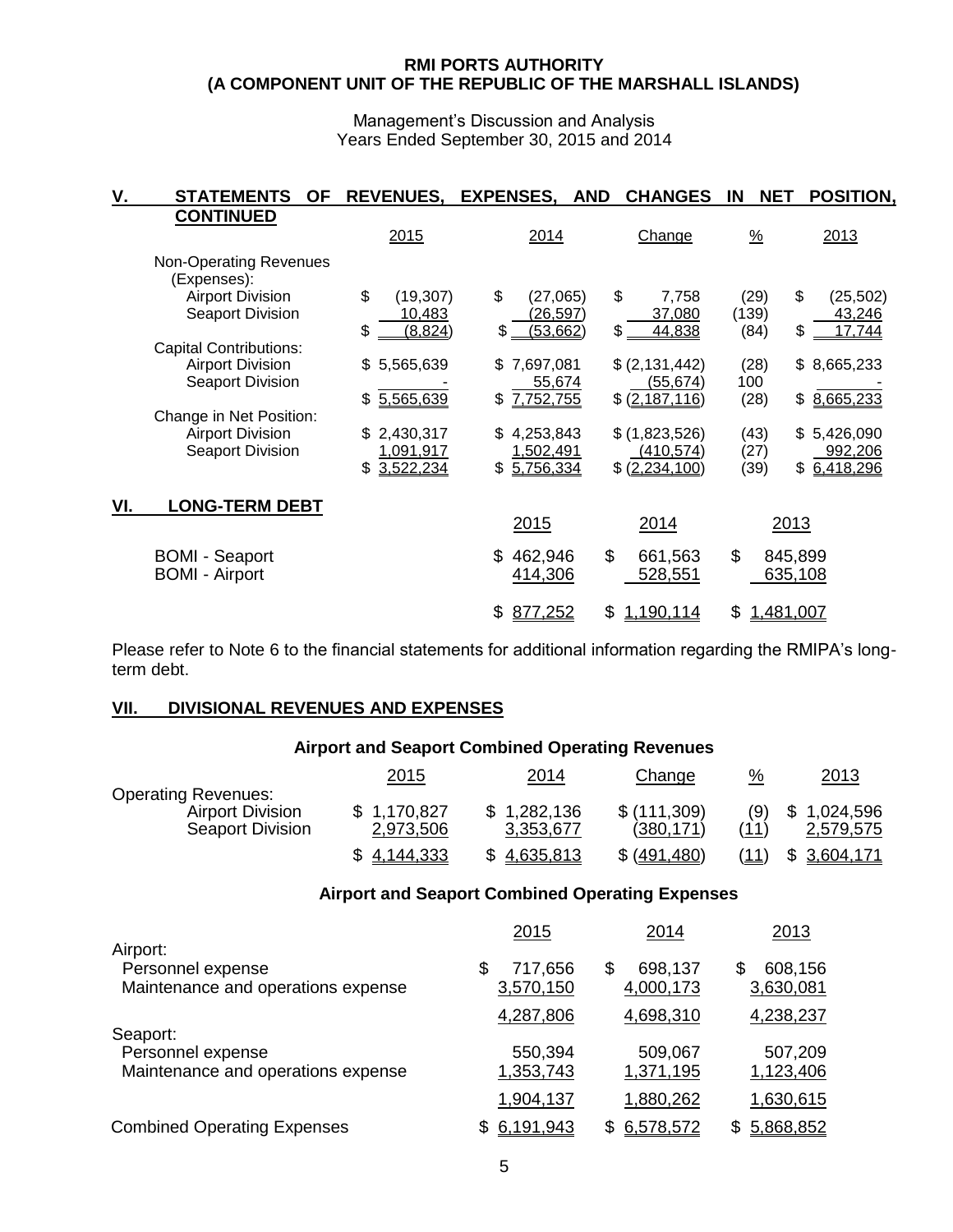Management's Discussion and Analysis Years Ended September 30, 2015 and 2014

## **VIII. REVENUE PERFORMANCE INDICATORS AND ANALYSIS OF DIVISIONAL EXPENSES**

Both operating revenues for the Airport and Seaport Divisions dropped this fiscal year 2015 by 9% and 11%, respectively.

For the Airport, the main contributor for the decrease is the number of special flights arrived in Majuro that went down by 75%. Aircrafts with maximum take-off weight of 0-45000 and 90001 and up decreased by 31% this fiscal year 2015.

## AIRPORT REVENUE PERFORMANCE INDICATORS

## SCHEDULED FLIGHTS - TRAFFIC

|                                                                                                    | 2015                          | 2014                           | Change                                     | $\frac{9}{6}$                   | 2013                           |
|----------------------------------------------------------------------------------------------------|-------------------------------|--------------------------------|--------------------------------------------|---------------------------------|--------------------------------|
| <b>United Airline</b><br><b>Our Airline</b><br>Air Marshall Island<br><b>Asia Pacific Airlines</b> | 321<br>105<br>354<br>237      | 311<br>88<br>299<br>227        | 10<br>17<br>55<br>10                       | 3<br>19<br>18<br>$\overline{4}$ | 321<br>61<br>413<br>206        |
|                                                                                                    | 1,017                         | 925                            | 92                                         | 10                              | 1,001                          |
| DEPARTURE FEES - INTERNATIONAL                                                                     |                               |                                |                                            |                                 |                                |
|                                                                                                    | 2015                          | 2014                           | Change                                     | $\frac{9}{6}$                   | 2013                           |
| <b>Adults</b><br><b>Students</b><br><b>Others</b>                                                  | 11,871<br>4,526<br><u>2</u>   | 11,425<br>4,977                | 446<br>(451)<br>$\overline{2}$             | 4<br>(9)<br><u>100</u>          | 10,323<br>4,425                |
|                                                                                                    | 16,399                        | 16,402                         | $\left(3\right)$                           |                                 | 14,748                         |
| UNSCHEDULED/SPECIAL FLIGHT TRAFFIC                                                                 |                               |                                |                                            |                                 |                                |
|                                                                                                    | 2015                          | 2014                           | Change                                     | $\frac{9}{6}$                   | 2013                           |
| Number of Flights (MTOW)<br>0-45000<br>45001-90000<br>90001-up                                     | 89<br>10<br><u>170</u><br>269 | 120<br>23<br>201<br><u>344</u> | (31)<br>(13)<br><u>(31)</u><br><u>(75)</u> | (26)<br>(57)<br>(15)<br>(22)    | 73<br>14<br><u> 142</u><br>229 |
| % to Total                                                                                         | 2015                          | 2014                           | 2013                                       |                                 |                                |
| 0-45000<br>45001-900006<br>90001-up                                                                | 33%<br>4%<br>63%              | 35%<br>1%<br>58%               | 32%<br>6%<br>62%                           |                                 |                                |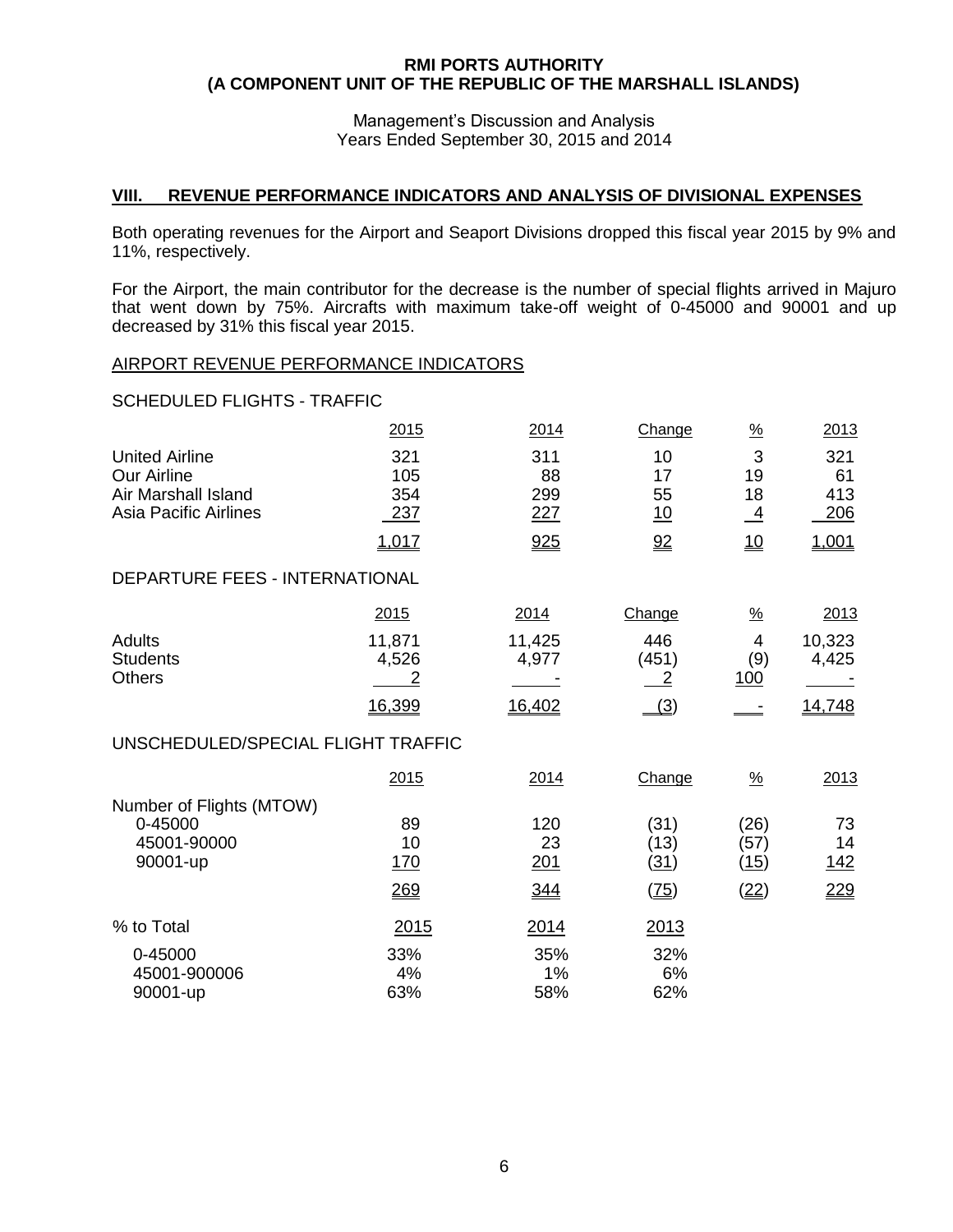Management's Discussion and Analysis Years Ended September 30, 2015 and 2014

# **AIRPORT OPERATING EXPENSES**

The following expenses increased in FY 2015:

*Travel Expense increased due the following trips:*

| FAA Aerodome Certification in Palau in FY16 | \$12,811 |
|---------------------------------------------|----------|
| <b>ARFF Re-Certification in FY14</b>        | 4.706    |
| <b>ARFF Re-Certification in FY16</b>        | 2,364    |
| Travel Advance in FY 09                     | 700      |
| <b>ARFF Re-Certification in FY13</b>        | -270     |
| Total                                       | \$20.851 |

- The FAA Aerodome Certification in Palau is for FY 2016, but tickets were paid in September 2015 thus the payment was recorded on the same fiscal year; and
- Liquidation of the travel advances for the ARFF Re-Certification for the previous fiscal years were received only in fiscal year 2015 thus expenses were recorded on the same year.

## *Professional Fees increased due the following:*

- $\triangleright$  Airport Condition Monitoring Systems for \$30,303. This is included in the approved budget in fiscal year 2015, but under capital expenditures. The nature of these transactions are merely for training and monitoring thus classified as "Expense."; and
- $\triangleright$  ACIP for \$23,101. This is related to administrative expense for contracting, reviewing, and negotiations of contracts. This is also included in the approved budget in fiscal year 2014, but under capital expenditures thus were reclassified to "Expense" from "CIP."

## *Fire Safety and Security Expense increased due to:*

 $\triangleright$  This is related to firefighters' uniforms which was purchased ordered in June 2014. Items were only received in fiscal year 2015 thus expense was recorded on the same fiscal year.

## SEAPORT DIVISION

For the Seaport, the number of arrivals and movements decreased in fiscal year 2015 by 7% and 5%, respectively. The number of container ships drastically dropped by 32% when MELL shipping stopped its operation in the middle of the fiscal year 2015. Other main contributors are the climate change when Marshall Islands experienced the El Nino and the migration of tuna in the latter part of the fiscal year 2015.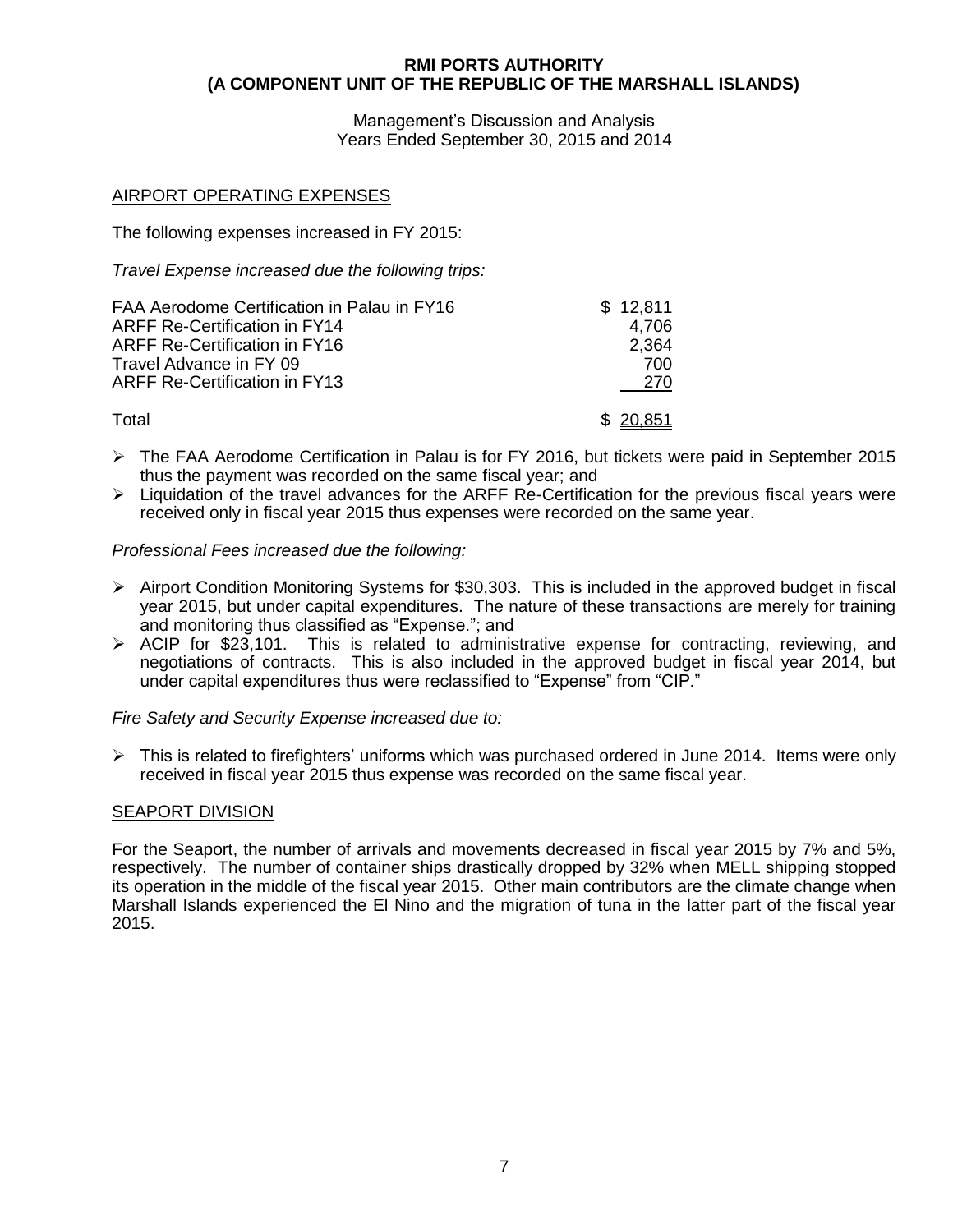Management's Discussion and Analysis Years Ended September 30, 2015 and 2014

## SEAPORT REVENUE PERFORMANCE INDICATORS

## VESSELS ARRIVALS

|                                                                                                                                             | 2015                            | 2014                                                    | Change                                             | $\frac{\%}{\sqrt{2}}$                                        | 2013                                               |
|---------------------------------------------------------------------------------------------------------------------------------------------|---------------------------------|---------------------------------------------------------|----------------------------------------------------|--------------------------------------------------------------|----------------------------------------------------|
| Cargo Vessels<br>Fishing Vessels - International<br><b>Fishing Vessels - Domestic</b><br>Foreign Tankers<br>Military ships<br><b>Others</b> | 85<br>792<br>622<br>17<br>1,521 | 125<br>830<br>658<br>19<br>2<br>$\overline{5}$<br>1,639 | (40)<br>(38)<br>(36)<br>(2)<br>(1)<br>(1)<br>(118) | (32)<br>(5)<br>(5)<br>(11)<br>(50)<br>(20)<br>$(\mathsf{Z})$ | 119<br>526<br>549<br>20<br>5<br><u>13</u><br>1,232 |
|                                                                                                                                             | 2015                            | 2014                                                    | Change                                             | $\frac{\%}{\sqrt{2}}$                                        | 2013                                               |
| <b>MOVEMENTS</b>                                                                                                                            | 2,282                           | 2,360                                                   | (78)                                               | (3)                                                          | 1,723                                              |
| <b>WHARFAGE FEES</b>                                                                                                                        |                                 |                                                         |                                                    |                                                              |                                                    |
|                                                                                                                                             | 2015                            | 2014                                                    | Change                                             | $\frac{\%}{\sqrt{2}}$                                        |                                                    |
| <b>Metric Tons</b>                                                                                                                          | 50,288                          | 54,721                                                  | (4, 433)                                           | (8)                                                          |                                                    |
| <b>Revenue Tons</b><br>Domestic<br>International                                                                                            | 8,708<br>107,832                | 8,099<br>104,925                                        | 609<br>2,907                                       | 8<br>3                                                       |                                                    |

The wharfage from Petroleum products decreased by 8%. The number of tankers that arrived in Majuro dropped by 11%, which explains the drop in fiscal year 2015.

#### BUNKERING FEES

|                | 2015      | 2014       | Change      | <u>%</u> |
|----------------|-----------|------------|-------------|----------|
| Fuel (barrel)  | \$105,383 | \$ 178,712 | \$ (73,329) | (41)     |
| Water (gallon) | 1,179,800 | 1,824,910  | (645, 110)  | (35)     |

Bunkering fees for fuel and water dropped by 41% and 35%, respectively, due to the decrease in the vessels arrivals in fiscal year 2015.

#### **SEAPORT OPERATING EXPENSES**

*Repairs and Maintenance increased due to:*

 $\triangleright$  The fees paid to Matt Holly amounting to \$42,900 related to the repair of Channel Marker #11 was reclassified as "Expense" by the auditors due to the nature of the work done.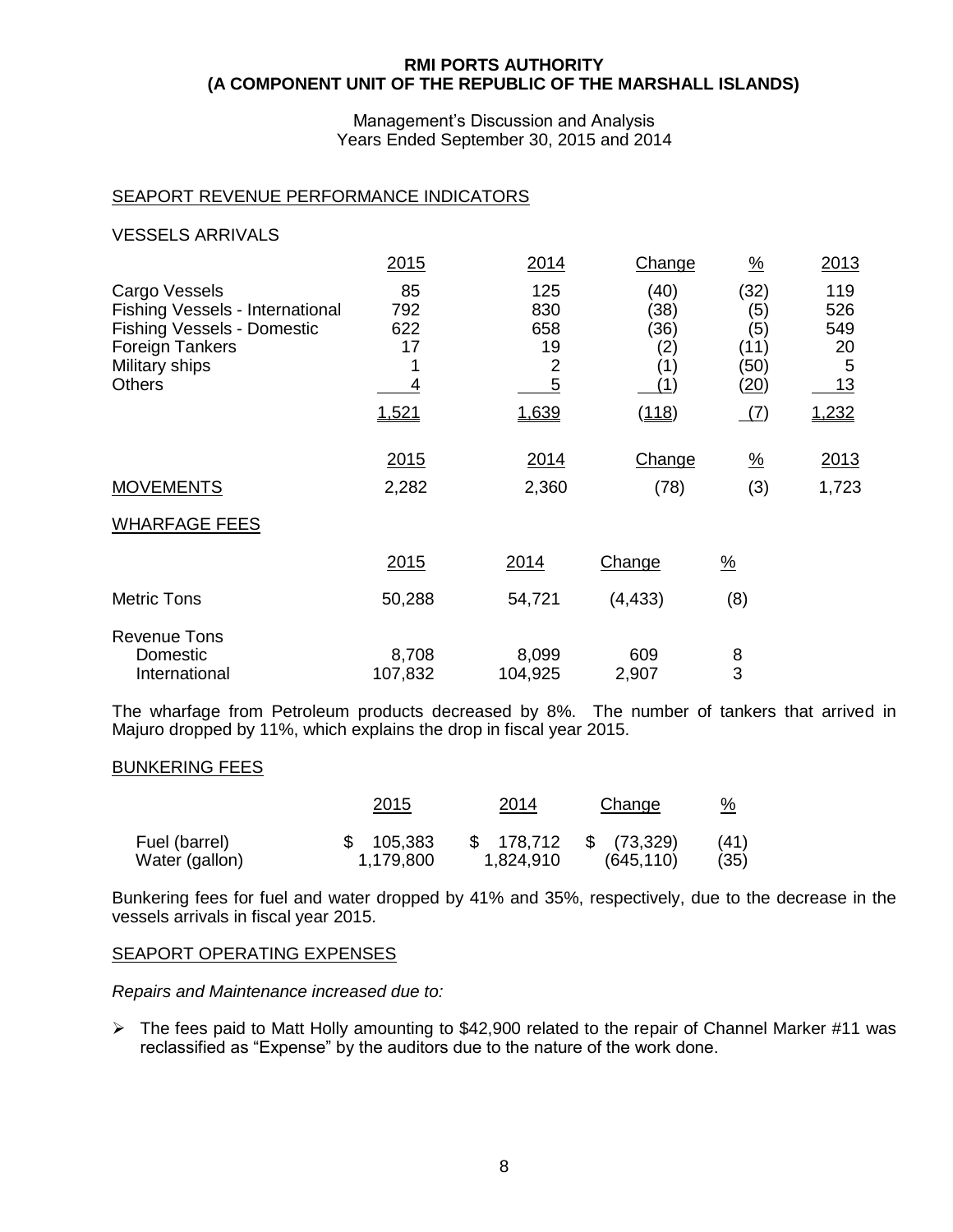Management's Discussion and Analysis Years Ended September 30, 2015 and 2014

# **IX.) BUDGET COMPARISONS (Current vs. Next)**

|                                                                                          | FY 2016                                     | FY 2015                                                   | Variance                                       | $\frac{9}{6}$      |
|------------------------------------------------------------------------------------------|---------------------------------------------|-----------------------------------------------------------|------------------------------------------------|--------------------|
| <b>Operating Revenues:</b><br><b>Airport Division</b><br><b>Seaport Division</b>         | \$1,148,505<br>3,076,015<br>\$4,224,520     | \$1,152,219<br>3,051,088<br>\$4,203,307                   | \$<br>(3,714)<br>24,927<br><u>21,213</u><br>\$ | (.3)               |
| <b>Operating Expenses:</b><br><b>Airport Division</b><br>Seaport Division                | \$1,460,892<br>1,305,745<br>\$2,766,637     | \$1,349,856<br>1,277,106<br>\$2,626,962                   | \$111,036<br>28,639<br>\$139.675               | 8<br>$\frac{2}{5}$ |
| Depreciation and amortization:<br><b>Airport Division</b><br><b>Seaport Division</b>     | \$3,117,992<br>525,441<br>\$3.643,433       | \$2,969,516<br>500,420<br>\$3,469,936                     | \$148,476<br>25,021<br>\$173,497               | 5<br>5<br>5        |
| Non-Operating Revenues (Expenses):<br><b>Airport Division</b><br><b>Seaport Division</b> | \$<br>(9, 412)<br>42,563<br>\$<br>33,151    | \$<br>(17,965)<br>46,080<br>\$<br>28,115                  | 8,553<br><u>(3,517)</u><br>\$<br>5,036         | (48)<br>(8)<br>18  |
| Change in Net Position:<br><b>Airport Division</b><br><b>Seaport Division</b>            | \$(3,439,791)<br>1,287,392<br>\$(2,152,399) | \$ (3, 185, 118)<br>1,319,642<br><u>(1.865.476)</u><br>\$ | \$ (254, 673)<br>(32,250)<br>(286, 923)<br>\$  | 8<br>(2)<br>15     |

# **X) RELATED PARTY TRANSACTIONS**

The receivables from government entities and agencies increased by \$79,191 as of September 30, 2015. Please see the table below for details.

|                                              | As of September 30, 2015 | As of September 30, 2014 |
|----------------------------------------------|--------------------------|--------------------------|
| <b>AMI - Accounts Receivable</b>             | 471,638                  | \$.<br>436,210           |
| Directorate of Civil Aviation                | 33,261                   | 29,441                   |
| Marshall Islands Shipping Corporation        | 185,824                  | 150,970                  |
| <b>Marshall Energy Company</b>               |                          | 50,320                   |
| Ministry of Public Works                     | 16,231                   | 16,231                   |
| Ministry of Transportation and Communication | 128,882                  | 128,882                  |
| Ministry of Finance                          | 28,729                   | 28,399                   |
| Other                                        | 71,085                   | 16,006                   |
|                                              | \$ 935.650               | 856.459                  |

# **XI) CASHFLOW PROJECTION**

The Ports Authority's general fund balance as of September 30, 2015 is \$ 541,122. In the approved budget in FY 2016, the Ports Authority had projected to pay \$1.20 million for its AIP matching. This amount, however, does not include yet the CIP projects and Capital Expenditures, which were projected at \$1.40 million and \$1.30 million, respectively. The total budget appropriations for AIP, CIP, and CAPEX is \$2.7 million.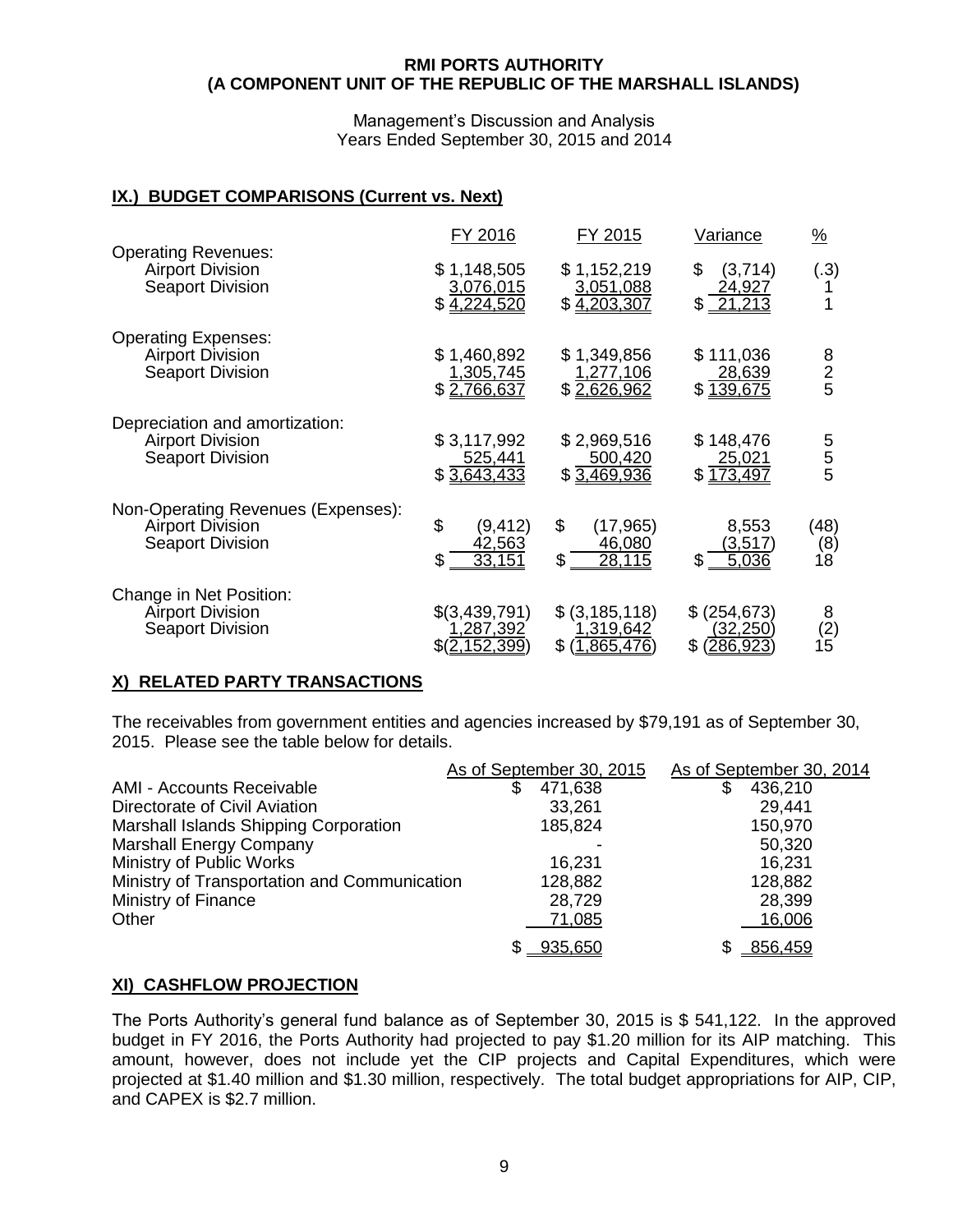Management's Discussion and Analysis Years Ended September 30, 2015 and 2014

# **XI) CASHFLOW PROJECTION, CONTINUED**

As of May 2016, the total amount already expended for its AIP Matching was \$656,337. It is expected that all its AIP projects included in the approved budget will be finished in FY 2016.

The amount above does not yet include the amount of loans from BOMI, the details can be found on page 5 under "Long-Term Debt."

# **XII) EXTERNAL FACTORS AND ECONOMIC OUTLOOK**

- Migratory nature of tuna has a negative effect in the fishing vessels traffic to Majuro.
- The Runway Safety Area/Road Realignment Project is expected to finish in fiscal year 2016.
- The operating cash shortfall incurred by the Airport Division will continue and will get worse unless measures are implemented to increase revenues or cost-cut the expenses without compromising the safety and security.
- As previously mentioned on the last fiscal year's audit, a Government policy was issued in May 17, 2012, which directed RMIPA to exempt certain port charges for vessels owned by Koo's Fishing Company. *This policy has an adverse effect on RMIPA's financial performance. In FY 2012- FY 2015, the result will be a loss of port revenues of approximately \$ 345,000.*

The RMIPA Board of Directors and Management had reviewed this Government Policy and had informed the Cabinet of the adverse effect on the financial performance of the Authority. The RMIPA expressed their concern to the Cabinet in a letter dated August 8, 2012.

 The Authority has a loan receivable of \$237,702 (excluding interest of \$88,994) with AMI as described in Note 5. There is a possibility that the loan receivable may not be recovered. But, management of the Authority is currently working on the alternative arrangements to ensure collection of this loan receivable. In addition to this loan, the Authority has a receivable from AMI of \$471,638. This is an accounts receivable related to the landing charges, office rental, and electricity, as the Authority is currently subsidizing AMI for its lease and electricity. This amount has been included in the allowance for doubtful accounts. In the event this will no longer be recovered, this will be a possible loss on the part of RMIPA.

# **XIII. ADDITIONAL FINANCIAL INFORMATION**

Management's Discussion and Analysis for the year ended September 30, 2014 is set forth in the Port Authority's report on the audit of financial statements, which is dated June 22, 2015. That Discussion and Analysis explains the major factors impacting the 2014 financial statements and can be obtained from the RMI Office of the Auditor-General website at www.rmiorg.com.

This discussion and analysis is designed to provide the Ports Authority's customers and other interested parties with an overview of the Ports Authority's financial operations and financial condition. Should the reader have questions regarding the information included in this report or wish to request additional financial information, please contact the RMI Ports Authority Executive Director at P.O. Box 109, Majuro, MH 96960.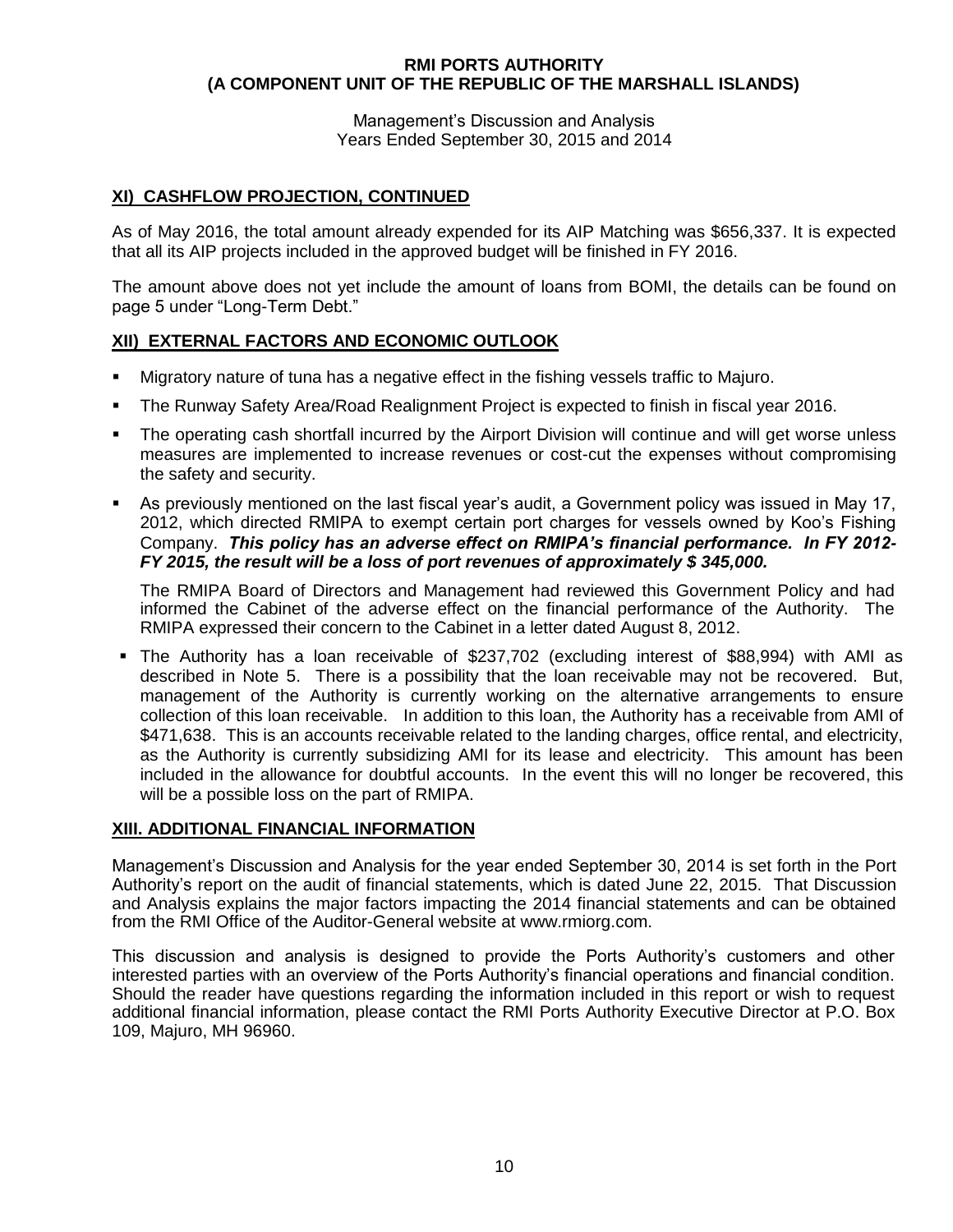#### Statements of Net Position September 30, 2015 and 2014

| ASSETS AND DEFERRED OUTFLOWS OF RESOURCES             | 2015                |     | 2014          |
|-------------------------------------------------------|---------------------|-----|---------------|
| Current assets:                                       |                     |     |               |
| Cash                                                  | \$<br>575,049       | -\$ | 605,945       |
| Time certificate of deposit                           | 490,259             |     | 426,297       |
| Receivables:                                          |                     |     |               |
| Trade                                                 | 550,456             |     | 504,786       |
| Affiliates                                            | 935,650             |     | 856,459       |
| Note receivable                                       | 237,702             |     | 237,702       |
| Interest receivable                                   | 131,676             |     | 118,574       |
| Grants receivable                                     | 774,997             |     | 1,119,333     |
| Employees                                             | 27,328              |     | 23,707        |
|                                                       | 2,657,809           |     | 2,860,561     |
| Less allowance for doubtful accounts                  | (1,406,773)         |     | (1, 297, 614) |
|                                                       | 1,251,036           |     | 1,562,947     |
| Prepaid expenses and other assets                     | 16,025              |     | 49,190        |
| Total current assets                                  | 2,332,369           |     | 2,644,379     |
| Restricted time certificate of deposit                | 1,700,000           |     | 1,700,000     |
| Capital assets:                                       |                     |     |               |
| Nondepreciable capital assets                         | 30,299,515          |     | 25,029,222    |
| Other capital assets, net of accumulated depreciation | 34,316,005          |     | 37,495,549    |
| <b>Total assets</b>                                   | 68,647,889          |     | 66,869,150    |
| Deferred outflows of resources                        | 1,135,631           |     |               |
|                                                       | \$<br>69,783,520    | \$  | 66,869,150    |
| <b>LIABILITIES AND NET POSITION</b>                   |                     |     |               |
| <b>Current liabilities:</b>                           |                     |     |               |
| Current portion of note payable                       | \$<br>$333,988$ \$  |     | 306,334       |
| Accounts payable                                      | 42,265              |     | 52,006        |
| Contracts payable                                     | 975,549             |     | 1,372,860     |
| Payable to affiliates                                 | 289,441             |     | 209,924       |
| Due to RepMar                                         | 785,714             |     | 785,714       |
| Other liabilities and accruals                        | 214,999             |     | 169,437       |
| <b>Total current liabilities</b>                      | 2,641,956           |     | 2,896,275     |
| Noncurrent portion of note payable                    | 543,264             |     | 883,780       |
| <b>Total liabilities</b>                              | 3,185,220           |     | 3,780,055     |
| Commitments and contingencies                         |                     |     |               |
| Net position:                                         |                     |     |               |
| Net investment in capital assets                      | 63,738,268          |     | 61,334,657    |
| Unrestricted                                          | 2,860,032           |     | 1,754,438     |
| Total net position                                    | 66,598,300          |     | 63,089,095    |
|                                                       | \$<br>69,783,520 \$ |     | 66,869,150    |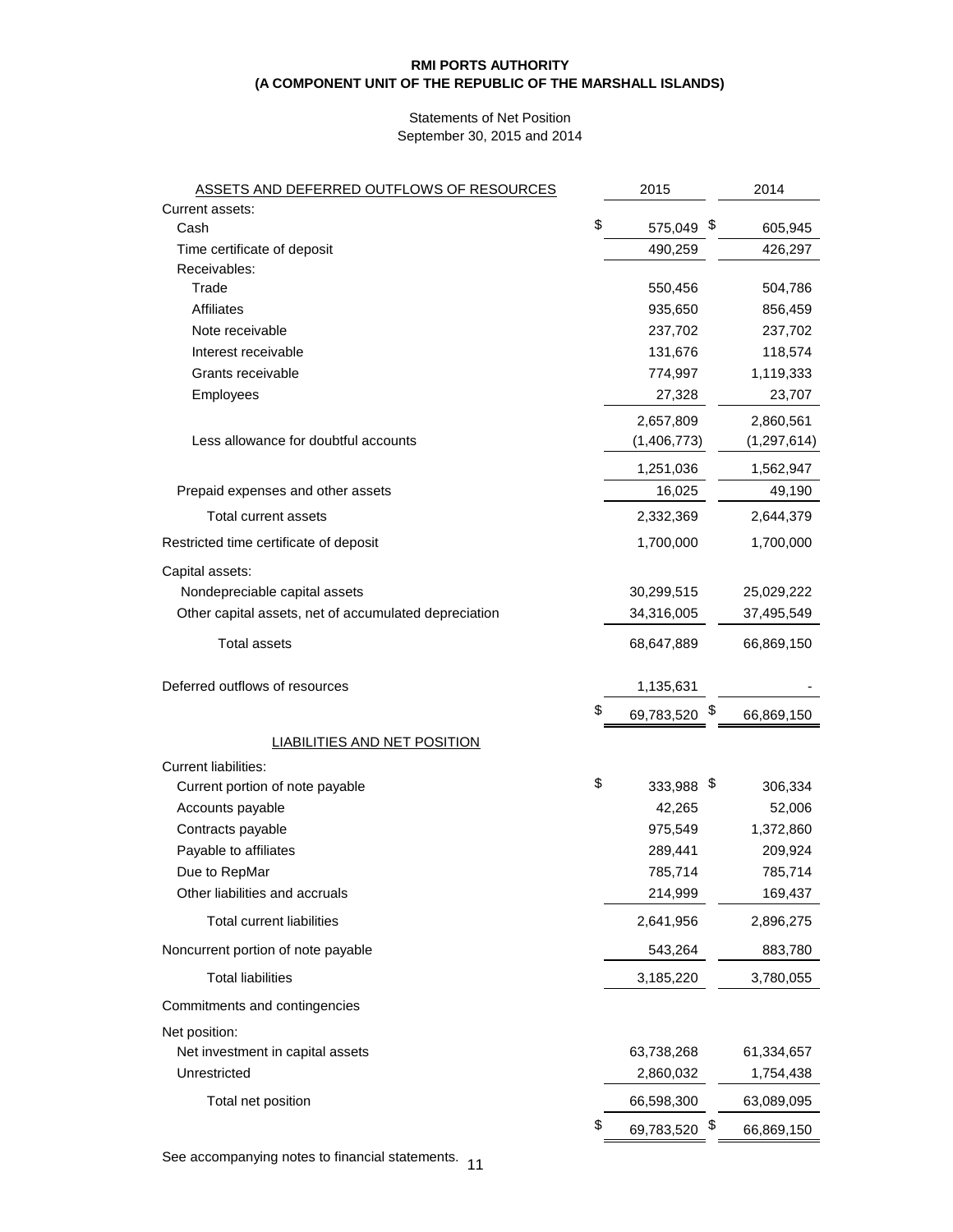## Statements of Revenues, Expenses and Changes in Net Position Years Ended September 30, 2015 and 2014

|                                                                         | 2015              | 2014             |
|-------------------------------------------------------------------------|-------------------|------------------|
| Operating revenues:                                                     |                   |                  |
| \$<br>Seaport fees                                                      | 2,832,876 \$      | 3,144,260        |
| <b>Aviation fees</b>                                                    | 823,648           | 860,300          |
| Concession and lease income                                             | 204,775           | 205,048          |
| Other                                                                   | 283,034           | 426,205          |
|                                                                         | 4,144,333         | 4,635,813        |
| Allowance for doubtful debts                                            | (109, 160)        | (451, 354)       |
| Total operating revenues                                                | 4,035,173         | 4,184,459        |
| Operating expenses:                                                     |                   |                  |
| Depreciation                                                            | 3,311,404         | 3,308,278        |
| Salaries and wages                                                      | 1,079,601         | 1,092,362        |
| Pilotage                                                                | 401,703           | 462,794          |
| Land lease                                                              | 291,180           | 291,180          |
| <b>Utilities</b>                                                        | 259,603           | 373,923          |
| Pilot boat                                                              | 192,281           | 193,546          |
| Training and travel                                                     | 131,542<br>89,967 | 83,483           |
| Repairs and maintenance<br>Insurance                                    | 67,505            | 70,031<br>69,030 |
| Gas, oil, and fuel                                                      | 55,787            | 71,331           |
| <b>Professional fees</b>                                                | 49,194            | 18,010           |
| Communications                                                          | 33,479            | 30,117           |
| Supplies                                                                | 9,791             | 12,099           |
| Miscellaneous                                                           | 109,746           | 51,034           |
| Total operating expenses                                                | 6,082,783         | 6,127,218        |
| <b>Operating loss</b>                                                   | (2,047,610)       | (1,942,759)      |
|                                                                         |                   |                  |
| Nonoperating revenues (expenses):<br>Loss on disposal of capital assets | (9,650)           | (41, 145)        |
| Interest income                                                         | 77,064            | 85,689           |
| Interest expense                                                        | (76, 238)         | (98, 206)        |
| Total nonoperating expenses, net                                        | (8, 824)          | (53,662)         |
| Loss before capital contributions                                       | (2,056,434)       | (1,996,421)      |
| Capital contributions:                                                  |                   |                  |
| Contributions from U.S. government                                      | 5,565,639         | 7,691,881        |
| Contributions from RepMar                                               |                   | 60,874           |
| Total capital contributions                                             | 5,565,639         | 7,752,755        |
| Change in net position                                                  | 3,509,205         | 5,756,334        |
| Net position at beginning of year                                       | 63,089,095        | 57,332,761       |
| Net position at end of year<br>\$                                       | 66,598,300 \$     | 63,089,095       |

See accompanying notes to financial statements.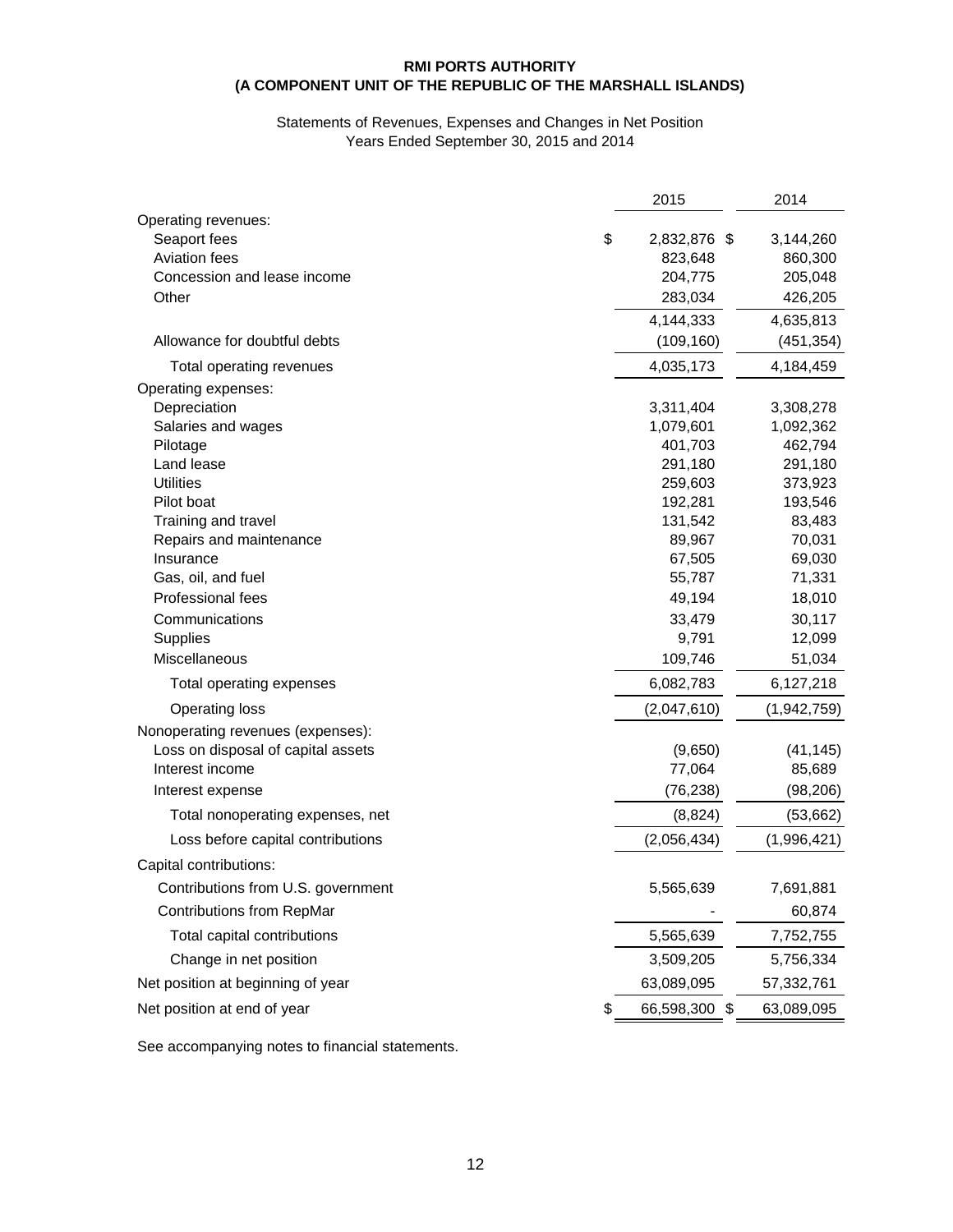# Statements of Cash Flows

Years Ended September 30, 2015 and 2014

|                                                                                                                                                                                                     | 2015                                                         | 2014                                                       |
|-----------------------------------------------------------------------------------------------------------------------------------------------------------------------------------------------------|--------------------------------------------------------------|------------------------------------------------------------|
| Cash flows from operating activities:<br>Cash received from customers<br>Cash payments to suppliers for goods and services<br>Cash payments to employees for services                               | \$<br>4,019,471 \$<br>(1,529,688)<br>(1,096,808)             | 4,488,066<br>(1,846,921)<br>(1,078,136)                    |
| Net cash provided by operating activities                                                                                                                                                           | 1,392,975                                                    | 1,563,009                                                  |
| Cash flows from capital and related financing activities:                                                                                                                                           |                                                              |                                                            |
| Acquisition and construction of capital assets<br>Principal paid on long-term debt<br>Interest paid on long-term debt<br>Proceeds from sale of capital assets<br>Capital contributions received     | (6,945,857)<br>(312, 862)<br>(76, 238)<br>1,110<br>5,909,975 | (8,376,088)<br>(290, 893)<br>(98, 206)<br>300<br>7,305,669 |
| Net cash used for capital and related financing activities                                                                                                                                          | (1,423,872)                                                  | (1,459,218)                                                |
| Net change in cash                                                                                                                                                                                  | (30, 897)                                                    | 103,791                                                    |
| Cash at beginning of year                                                                                                                                                                           | 605,945                                                      | 502,154                                                    |
| Cash at end of year                                                                                                                                                                                 | \$<br>575,048 \$                                             | 605,945                                                    |
| Reconciliation of operating loss to net cash provided by operating activities:<br><b>Operating loss</b><br>Adjustments to reconcile operating loss to net cash provided by operating<br>activities: | \$<br>$(2,047,610)$ \$                                       | (1,942,759)                                                |
| Depreciation<br><b>Bad debts</b><br>(Increase) decrease in assets:<br>Receivables:                                                                                                                  | 3,311,404<br>109,160                                         | 3,308,278<br>451,354                                       |
| Trade<br><b>Affiliates</b><br>Other<br>Prepaid expenses and other assets<br>Increase (decrease) in liabilities:                                                                                     | (45, 672)<br>(79, 191)<br>(3,621)<br>33,165                  | (39, 890)<br>(107, 857)<br>(5,029)<br>(32, 300)            |
| Accounts payable<br>Payable to affiliates<br>Other liabilities and accruals                                                                                                                         | (9,742)<br>79,517<br>45,565                                  | (7,071)<br>(68,064)<br>6,347                               |
| Net cash provided by operating activities                                                                                                                                                           | \$<br>1,392,975 \$                                           | 1,563,009                                                  |

See accompanying notes to financial statements.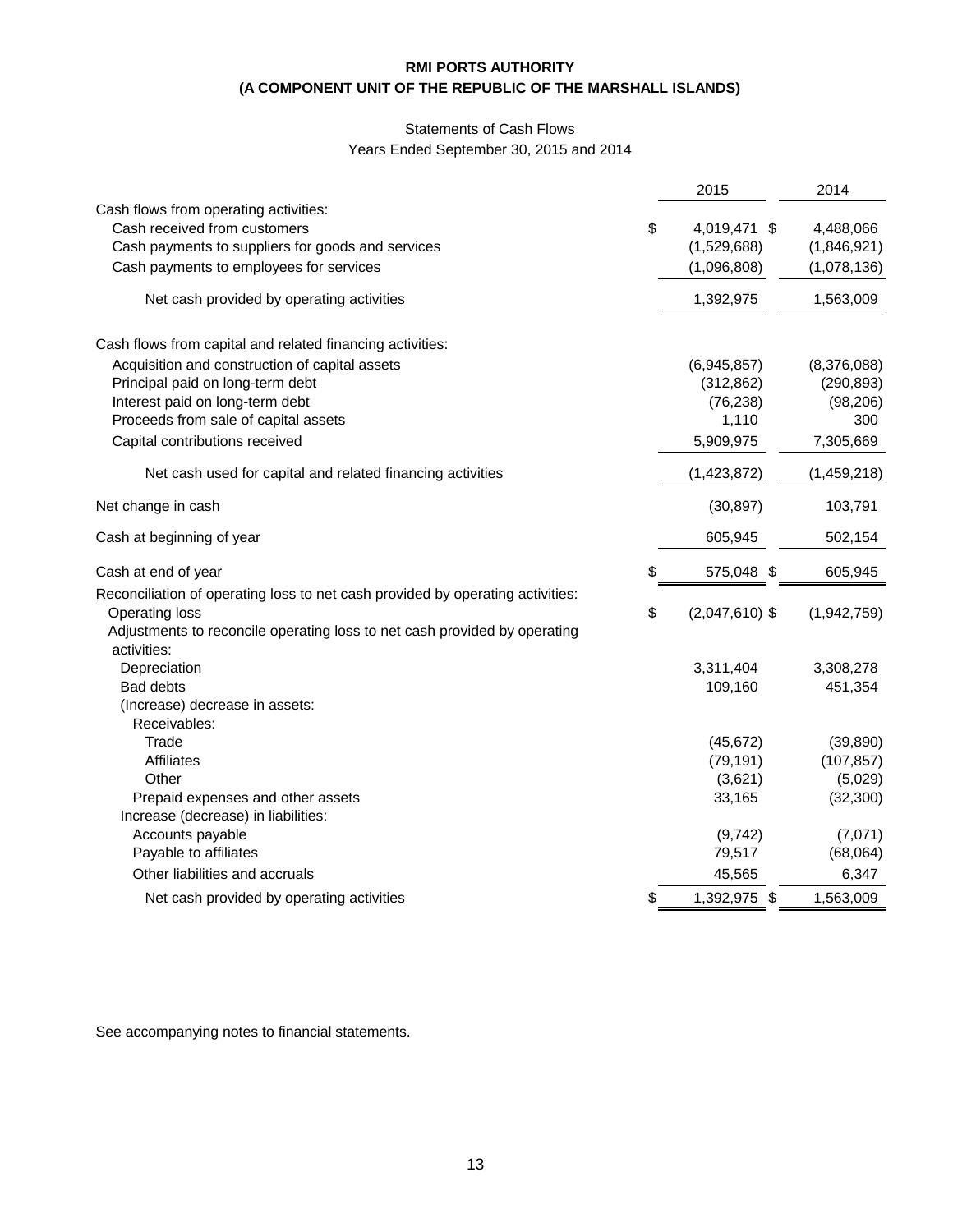Notes to Financial Statements September 30, 2015 and 2014

#### (1) Organization

The RMI Ports Authority (the Authority), a component unit of the Republic of the Marshall Islands (RepMar), was created under Public Law No. 2003-81. This legislation repealed Public Law No. 1999-86 and Public Law No. 1999-88 and integrated the Marshall Islands Airport Authority (MIAA) with the Marshall Islands Ports Authority (MIPA) into a single Ports Authority and transferred all assets and liabilities of the former MIAA and MIPA to the Authority, effective June 4, 2004. The Authority's principal line of business is the operation and maintenance of commercial port facilities in the Marshall Islands. Services are currently provided to passengers and carriers, commercial and private, arriving and departing at the Amata Kabua International Airport and all vessels, both commercial and private, arriving at port facilities in Majuro.

On March 23, 1999, the Nitijela of RepMar passed Public Law No. 1999-86, which established MIAA as a corporation. Under Public Law No. 1999-86, RepMar was required to transfer all items of property that RepMar owned and controlled that were used exclusively for the operations of publicly owned airports within the Republic. An appraisal of property acquired as of October 1, 1999 was conducted and, in accordance with Public Law No. 1999-86, the appraised amount, net of accumulated depreciation, was transferred in the amount of \$5,273,333. This amount represented the net book value of the Amata Kabua International Airport facilities and equipment, being the only RepMar-owned and controlled airport facility within the Republic of the Marshall Islands.

On February 19, 1994, the Nitijela of RepMar passed Public Law No. 1994-90, which established MIPA as a corporation. Under Public Law No. 1994-90, RepMar was required to transfer all items of property that RepMar owned and controlled that were used exclusively for the operations of public ports within the Republic. An appraisal of property acquired as of September 30, 1996 was conducted and, in accordance with Public Law No. 1994-90, the appraised amount, net of accumulated depreciation, was transferred in the amount of \$8,344,972. This amount represented the net book value of the Majuro port facilities, being the only RepMar-owned and controlled facilities within the Republic of the Marshall Islands.

The Authority is governed by a seven-member Board of Directors appointed by the Cabinet of RepMar.

The Authority's financial statements are incorporated into the financial statements of RepMar as a component unit.

(2) Summary of Significant Accounting Policies

The accounting policies of the Authority conform to accounting principles generally accepted in the United States of America (GAAP), as applicable to governmental entities, specifically proprietary funds.

GASB Statement No. 34, *Basic Financial Statements - and Management's Discussion and Analysis - for State and Local Governments*, which was subsequently amended by Statement No. 37, *Basic Financial Statements - and Management's Discussion and Analysis - for State and Local Governments: Omnibus*, and modified by Statement No. 38, *Certain Financial Statement Note Disclosures*, establish financial reporting standards for governmental entities, which require that management's discussion and analysis of the financial activities be included with the basic financial statements and notes and modifies certain other financial statement disclosure requirements.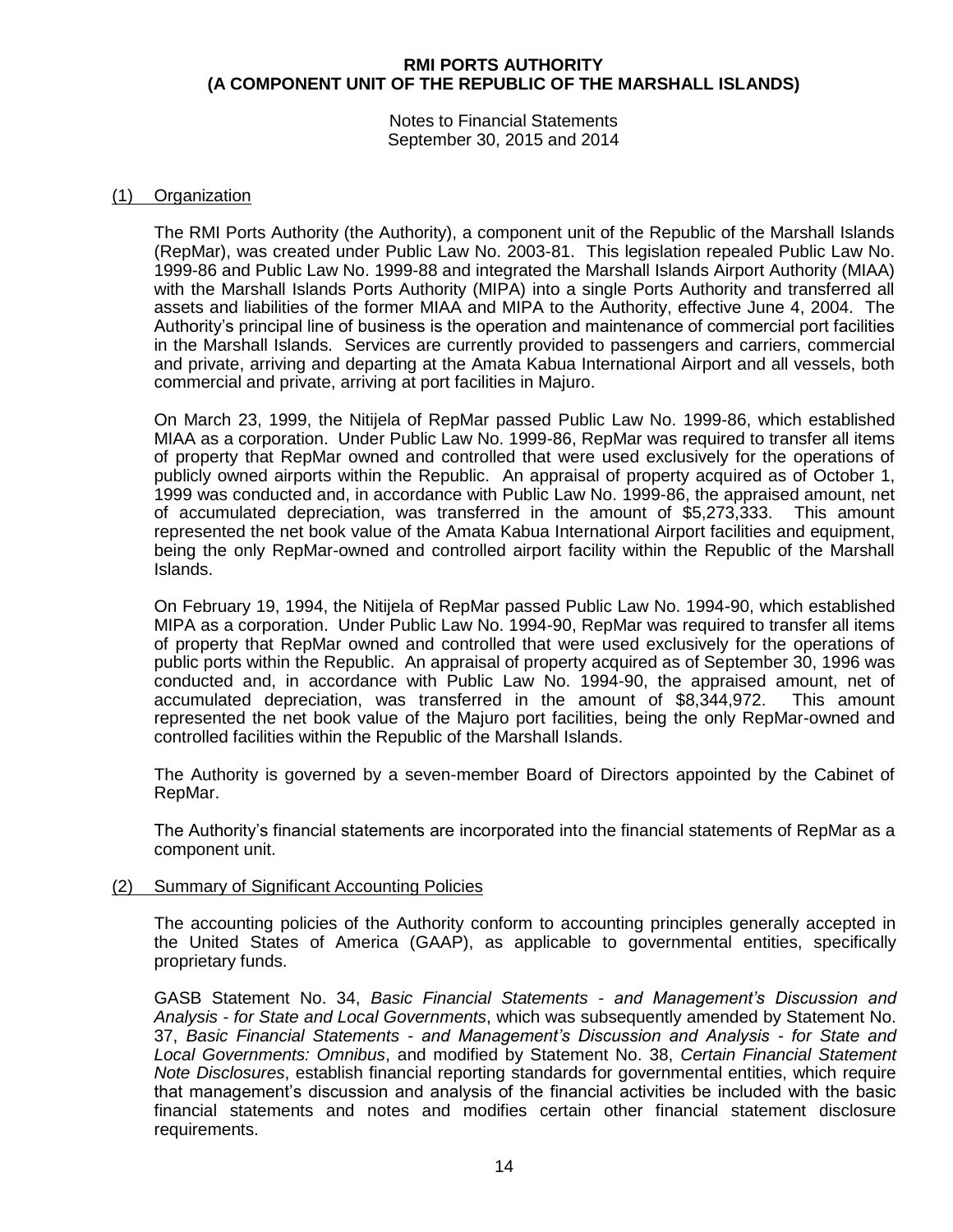Notes to Financial Statements September 30, 2015 and 2014

## (2) Summary of Significant Accounting Policies, Continued

To conform to the requirements of GASB Statement No. 34, the Authority's equity is presented in the following net position categories:

- Net investment in capital assets capital assets, net of accumulated depreciation and related debt, plus construction or improvement of those assets.
- Unrestricted net position that is not subject to externally imposed stipulations. Unrestricted net position may be designated for specific purposes by action of management or the Board of Directors or may otherwise be limited by contractual agreements with outside parties.

## **Estimates**

The preparation of financial statements in conformity with accounting principles generally accepted in the United States of America requires management to make estimates and assumptions that affect the reported amounts of assets, deferred outflows of resources, liabilities, and deferred inflows of resources and disclosure of contingent assets and liabilities at the date of the financial statements and the reported amounts of revenues and expenses during the reporting period. Actual results could differ from those estimates.

#### Basis of Accounting

Proprietary funds are accounted for on a flow of economic resources measurement focus. With this measurement focus, all assets, deferred outflows of resources, liabilities, and deferred inflows of resources associated with the operation of the fund are included in the statements of net position. Proprietary fund operating statements present increases and decreases in net position. The accrual basis of accounting is utilized by proprietary funds. Under this method, revenues are recorded when earned and expenses are recorded at the time liabilities are incurred.

The Authority's revenues are derived primarily from providing various services to major shipping and airline customers under an approved tariff rate schedule and are reported as operating revenues. Capital grants, financing or investing related transactions are reported as nonoperating revenues. Revenue is recognized on the accrual basis and is recorded upon billing when services have been completed. All expenses related to operating the Authority are reported as operating expenses. Interest income or federal program revenues are the primary components of non-operating expenses and revenues.

## Cash and Time Certificates of Deposit

Custodial credit risk is the risk that in the event of a bank failure, the Authority's deposits may not be returned to it. Such deposits are not covered by depository insurance and are either uncollateralized or collateralized with securities held by the pledging financial institution or held by the pledging financial institution but not in the depositor-government's name. The Authority does not have a deposit policy for custodial credit risk.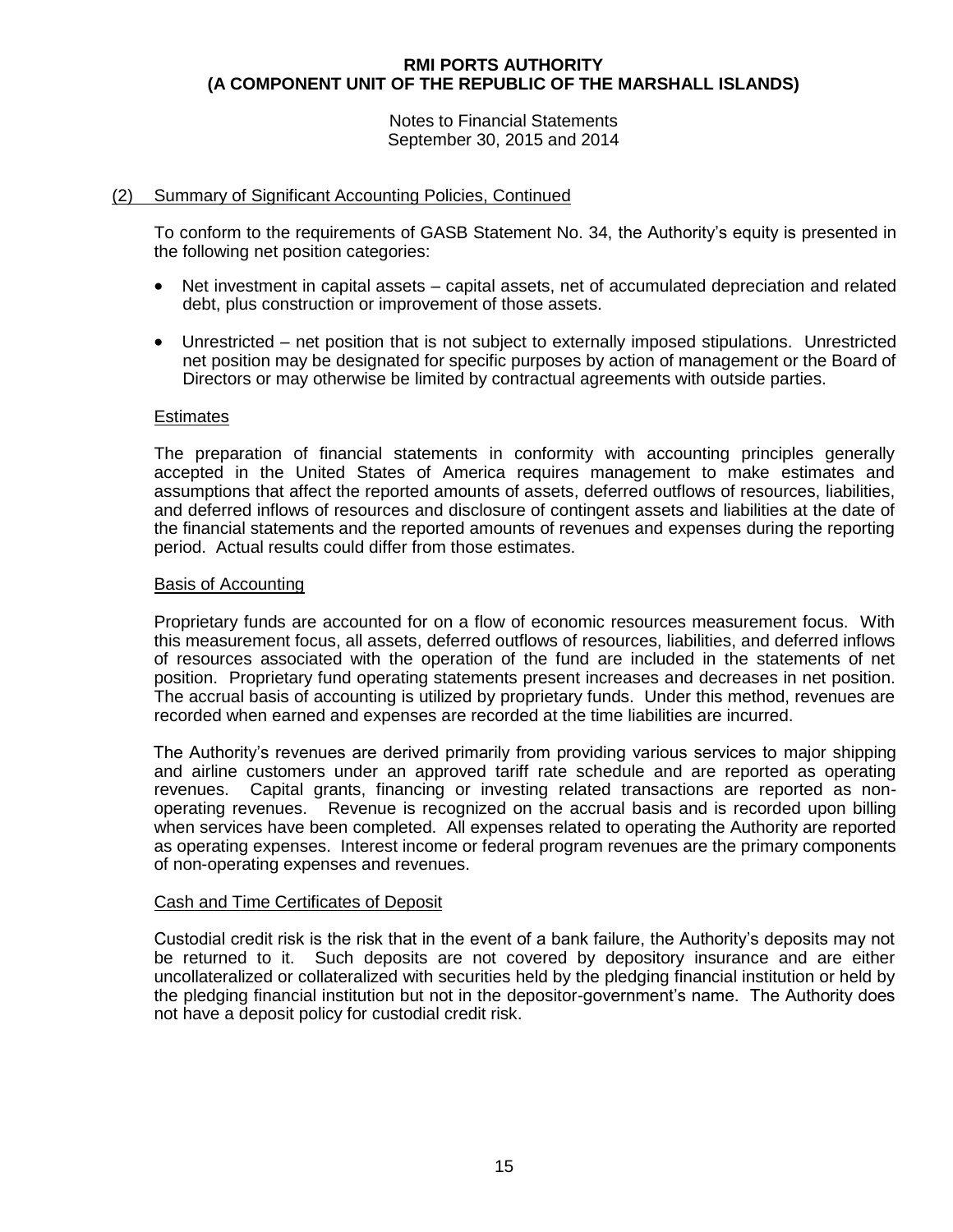Notes to Financial Statements September 30, 2015 and 2014

## (2) Summary of Significant Accounting Policies, Continued

## Cash and Time Certificates of Deposit, Continued

For purposes of the statements of net position and of cash flows, cash is defined as cash on hand and cash held in bank accounts. Deposits maintained in time certificates of deposit with original maturity dates greater than ninety days are separately classified. As of September 30, 2015 and 2014, the carrying amount of cash and time certificates of deposit were \$2,765,308 and \$2,732,242, respectively, and the corresponding bank balances were \$2,802,307 and \$2,937,654, respectively. Of the bank balances, \$602,704 and \$813,275, respectively, were maintained in a financial institution subject to Federal Deposit Insurance Corporation (FDIC) insurance with the remaining balances maintained in a non-FDIC bank. As of September 30, 2015 and 2014, bank deposits in the amount of \$250,000 were FDIC insured. Accordingly, these deposits are exposed to custodial credit risk. The Authority does not require collateralization of its cash deposits; therefore, deposit levels in excess of FDIC insurance coverage are uncollateralized. As of September 30, 2015 and 2014, time certificates of deposit of \$1,700,000 collateralized notes payable (see note 6).

#### Receivables

All receivables are uncollateralized and are due from governmental entities, businesses and individuals located within the Republic of the Marshall Islands. The allowance for doubtful accounts is stated at an amount which management believes will be adequate to absorb possible losses on accounts receivable that may become uncollectible based on evaluations of the collectibility of these accounts and prior collection experience. The allowance is established through a provision for bad debts charged to expense. Accounts deemed uncollectible are written off against the allowance using the specific identification method.

#### Property, Plant and Equipment

Property, plant and equipment are stated at cost. Individual items with a cost of \$500 or greater are capitalized. Contributed fixed assets are stated at their estimated fair value at the date of transfer from RepMar. Depreciation of property, plant and equipment is calculated using the straight-line method based on the estimated useful lives of the respective assets, which are as follows:

| <b>Facilities</b>                        | $5 - 50$ years |
|------------------------------------------|----------------|
| <b>Buildings</b>                         | 3 - 34 years   |
| Equipment                                | $2 - 5$ years  |
| Vehicles                                 | 5 - 20 years   |
| Office furniture, fixtures and equipment | $2 - 5$ years  |
| Runway apron upgrade                     | 15 years       |

## Taxes

Corporate profits are not subject to income tax in the Republic of the Marshall Islands. The Government of the Republic of the Marshall Islands imposes a gross receipts tax of 3% on revenues. The Authority is specifically exempt from this tax.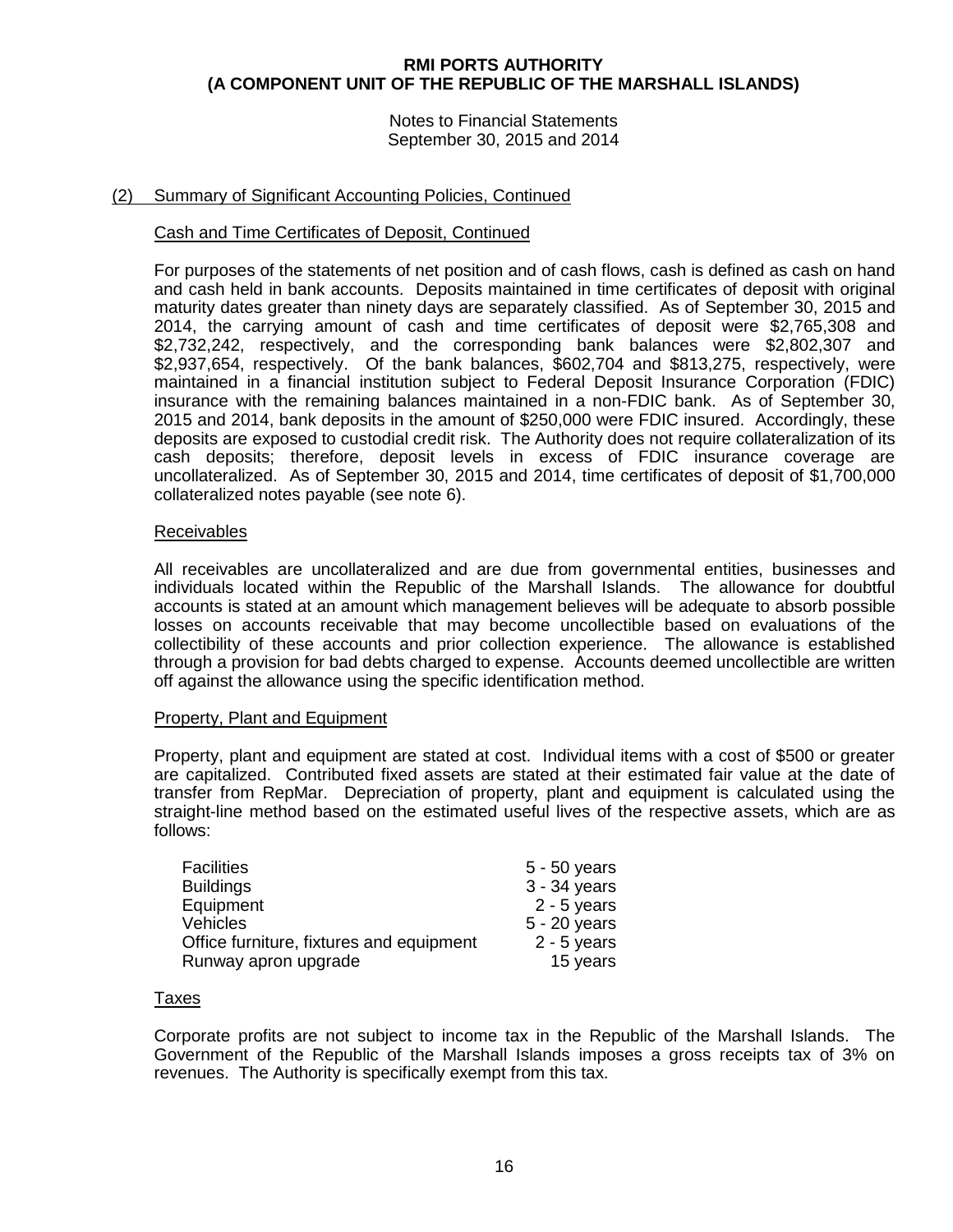Notes to Financial Statements September 30, 2015 and 2014

## (2) Summary of Significant Accounting Policies, Continued

## Compensated Absences

Vested or accumulated vacation leave is recorded as an expense and liability as the benefits accrue to employees. No liability is recorded for nonvesting accumulating rights to receive sick benefits. As of September 30, 2015 and 2014, an accumulated vacation leave liability of \$82,098 and \$91,466, respectively, is included in the accompanying statements of net position within other liabilities and accruals.

## Deferred Outflows of Resources

In addition to assets, the statement of net position will sometimes report a separate section for deferred outflows of resources. This separate financial statement element, deferred outflows of resources, represents a consumption of net position that applies to a future period and so will not be recognized as an outflow of resources (deduction of net position) until then. As of September 30, 2015, the Authority recognized deferred outflows of resources of \$1,135,631 as the result of the transfer of asset ownership by the Authority to the Federal Aviation Admission (FAA). The Authority will continue to benefit from the asset in future periods.

## Deferred Inflows of Resources

In addition to liabilities, the statement of net position will sometimes report a separate section for deferred inflows of resources. This separate financial statement element, deferred inflows of resources, represents an acquisition of net position that applies to a future period and so will not be recognized as an inflow of resources (addition to net position) until then. The Authority has no items that qualify for reporting in this category.

## New Accounting Standards

During fiscal year 2015, the following pronouncements were implemented:

- GASB S*tatement* No. 68, *Accounting and Financial Reporting for Pensions,* which revises and establishes new financial reporting requirements for most governments that provide their employees with pension benefits. The implementation of this statement did not have a material effect on the accompanying financial statements.
- GASB Statement No. 69, *Government Combinations and Disposals of Government Operations*, which improves accounting and financial reporting for state and local governments' combinations and disposals of government operations. Government combinations include mergers, acquisitions, and transfers of operations. A disposal of government operations can occur through a transfer to another government or a sale. The implementation of this statement did not have a material effect on the accompanying financial statements.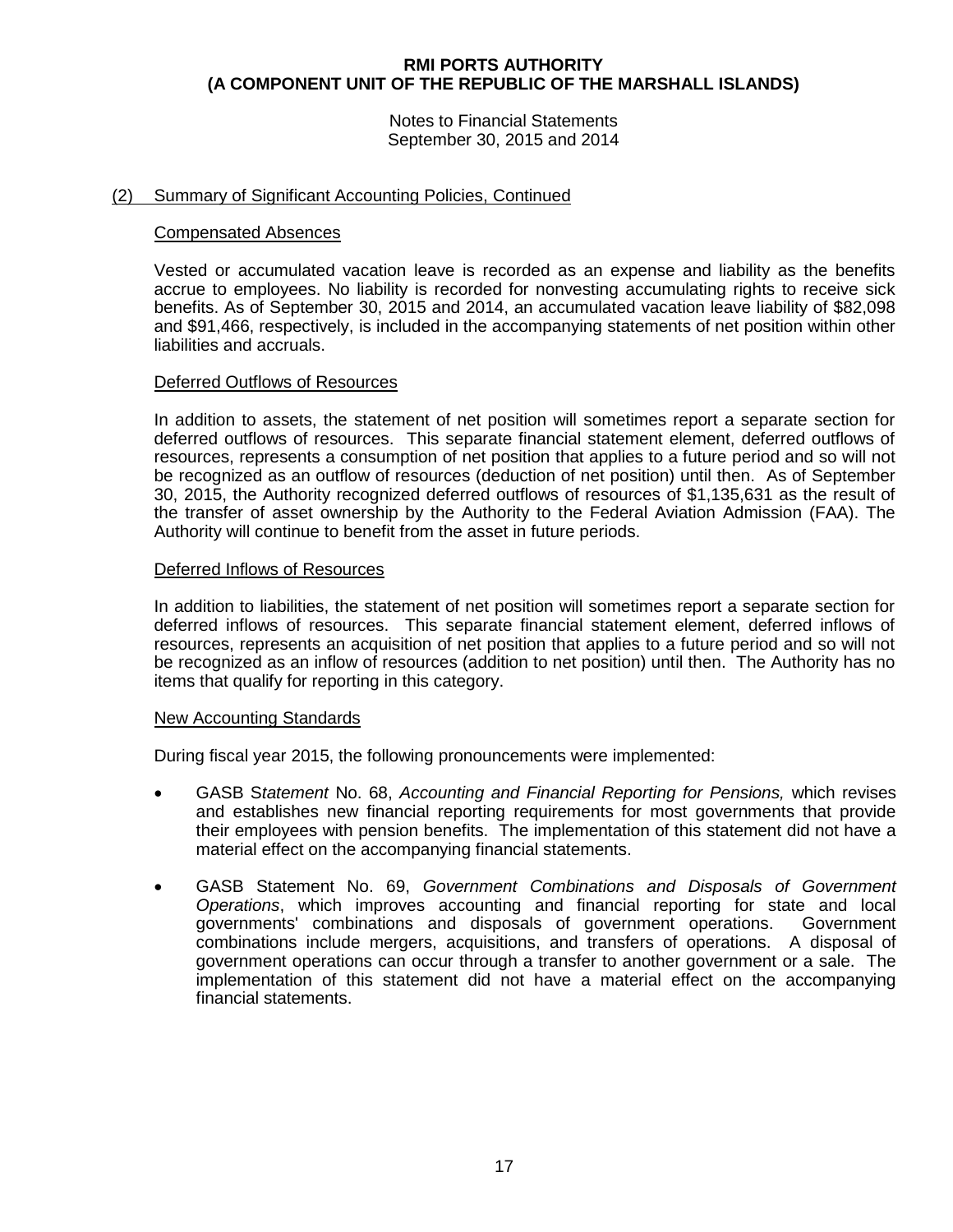Notes to Financial Statements September 30, 2015 and 2014

## (2 Summary of Significant Accounting Policies, Continued

## New Accounting Standards, Continued

 GASB Statement No. 71, *Pension Transition for Contributions Made Subsequent to the Measurement Date - an amendment of* GASB Statement No. 68, which addresses an issue regarding application of the transition provisions of Statement No. 68*, Accounting and Financial Reporting for Pensions*. The issue relates to amounts associated with contributions, if any, made by a state or local government employer or nonemployer contributing entity to a defined benefit pension plan after the measurement date of the government's beginning net pension liability. The implementation of this statement did not have a material effect on the accompanying financial statements.

In February 2015, GASB issued Statement No. 72, *Fair Value Measurement and Application,*  which addresses accounting and financial reporting issues related to fair value measurements and requires entities to expand their fair value disclosures by determining major categories of debt and equity securities within the fair value hierarchy on the basis of the nature and risk of the investment. The provisions in Statement No. 72 are effective for fiscal years beginning after June 15, 2015. Management believes that the implementation of this statement only requires additional disclosures to be made about fair value measurements, the level of fair value hierarchy, and valuation techniques and will not have a material effect on the financial statements of the Authority.

In June 2015, GASB issued Statement No. 73, *Accounting and Financial Reporting for Pensions and Related Assets That Are Not Within the Scope of GASB Statement 68, and Amendments to Certain Provisions of GASB Statements 67 and 68*, which aligns the reporting requirements for pensions and pension plans not covered in GASB Statements No. 67 and No. 68 with the reporting requirements in Statement 68. The provisions in Statement No. 73 are effective for fiscal years beginning after June 15, 2015, with the exception of the provisions that address employers and governmental nonemployer contributing entities for pensions that are not within the scope of Statement 68, which are effective for fiscal years beginning after June 15, 2016. Management does not believe that the implementation of this statement will have a material effect on the financial statements of the Authority.

In June 2015, GASB issued Statement No. 74, *Financial Reporting for Postemployment Benefit Plans Other Than Pension Plans*, which replaces Statements No. 43, *Financial Reporting for Postemployment Benefit Plans Other Than Pension Plans*, as amended, and No. 57, *OPEB Measurements by Agent Employers and Agent Multiple-Employer Plans*, and addresses financial reporting requirements for governments whose employees are provided with postemployment benefits other than pensions (other postemployment benefits or OPEB). The provisions in Statement No. 74 are effective for fiscal years beginning after June 15, 2016. Management does not believe that the implementation of this statement will have a material effect on the financial statements of the Authority.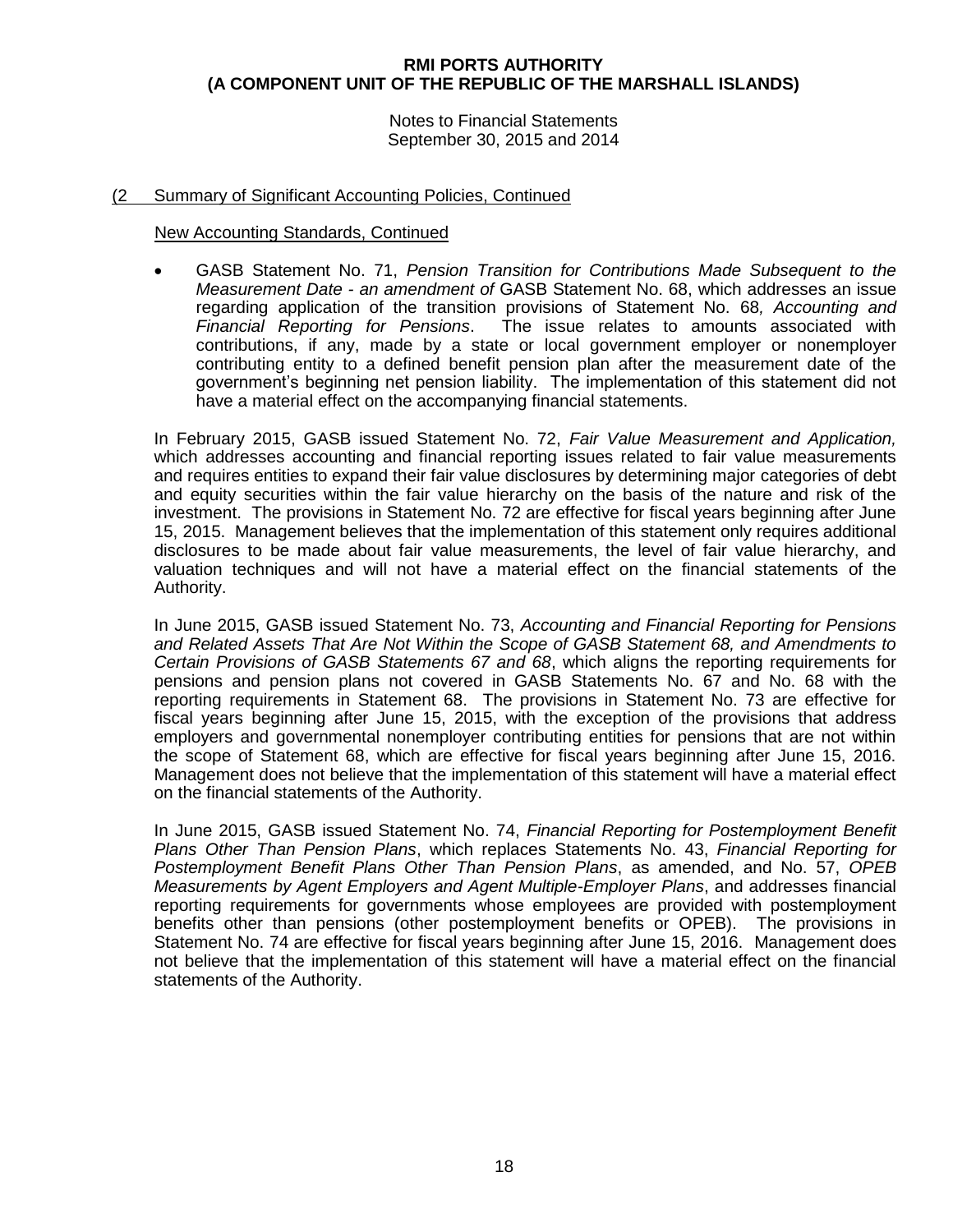Notes to Financial Statements September 30, 2015 and 2014

## (2) Summary of Significant Accounting Policies, Continued

## New Accounting Standards, Continued

In June 2015, GASB issued Statement No. 75, *Accounting and Financial Reporting for Postemployment Benefits Other Than Pensions*, which replaces the requirements of Statements No. 45, *Accounting and Financial Reporting by Employers for Postemployment Benefits Other Than Pensions*, as amended, and No. 57, *OPEB Measurements by Agent Employers and Agent Multiple-Employer Plans*, and provides guidance on reporting by governments that provide OPEB to their employees and for governments that finance OPEB for employees of other governments. The provisions in Statement No. 75 are effective for fiscal years beginning after June 15, 2017. Management does not believe that the implementation of this statement will have a material effect on the financial statements of the Authority.

In June 2015, GASB issued Statement No. 76, *The Hierarchy of Generally Accepted Accounting Principles for State and Local Governments*, which eliminates two of the four categories of authoritative GAAP that exist under the existing hierarchy prescribed by Statement No. 55. The two categories that will remain under the new standard are (1) GASB Statements and (2) GASB technical bulletins and implementation guides in addition to AICPA guidance that the GASB clears. The provisions in Statement No. 76 are effective for fiscal years beginning after June 15, 2015. Management does not believe that the implementation of this statement will have a material effect on the financial statements of the Authority.

In August 2015, GASB issued Statement No. 77, *Tax Abatement Disclosures*, which requires governments that enter into tax abatement agreements to disclose certain information about the agreements. The provisions in Statement No. 77 are effective for fiscal years beginning after December 15, 2015. Management does not believe that the implementation of this statement will have a material effect on the financial statements of the Authority.

#### (3) Risk Management

The Authority is exposed to various risks of loss related to torts; theft of, damage to, and destruction of assets; errors and omissions; injuries to employees; and natural disasters. The Authority has elected to purchase commercial insurance from independent third parties for the risks of loss to which it is exposed with the exception of its dock facilities or operations (note 8). Settled claims have not exceeded this commercial coverage in any of the past three years. For other risks of loss to which it is exposed, the Authority has elected not to purchase commercial insurance. Instead, the Authority believes it is more economical to manage its risks internally. Claims expenses and liabilities are reported when it is probable that a loss has occurred and the amount of that loss can be reasonably estimated. These losses include an estimate of claims that have been incurred but not reported. No material losses have resulted from the Authority's risk management activities for the past three years.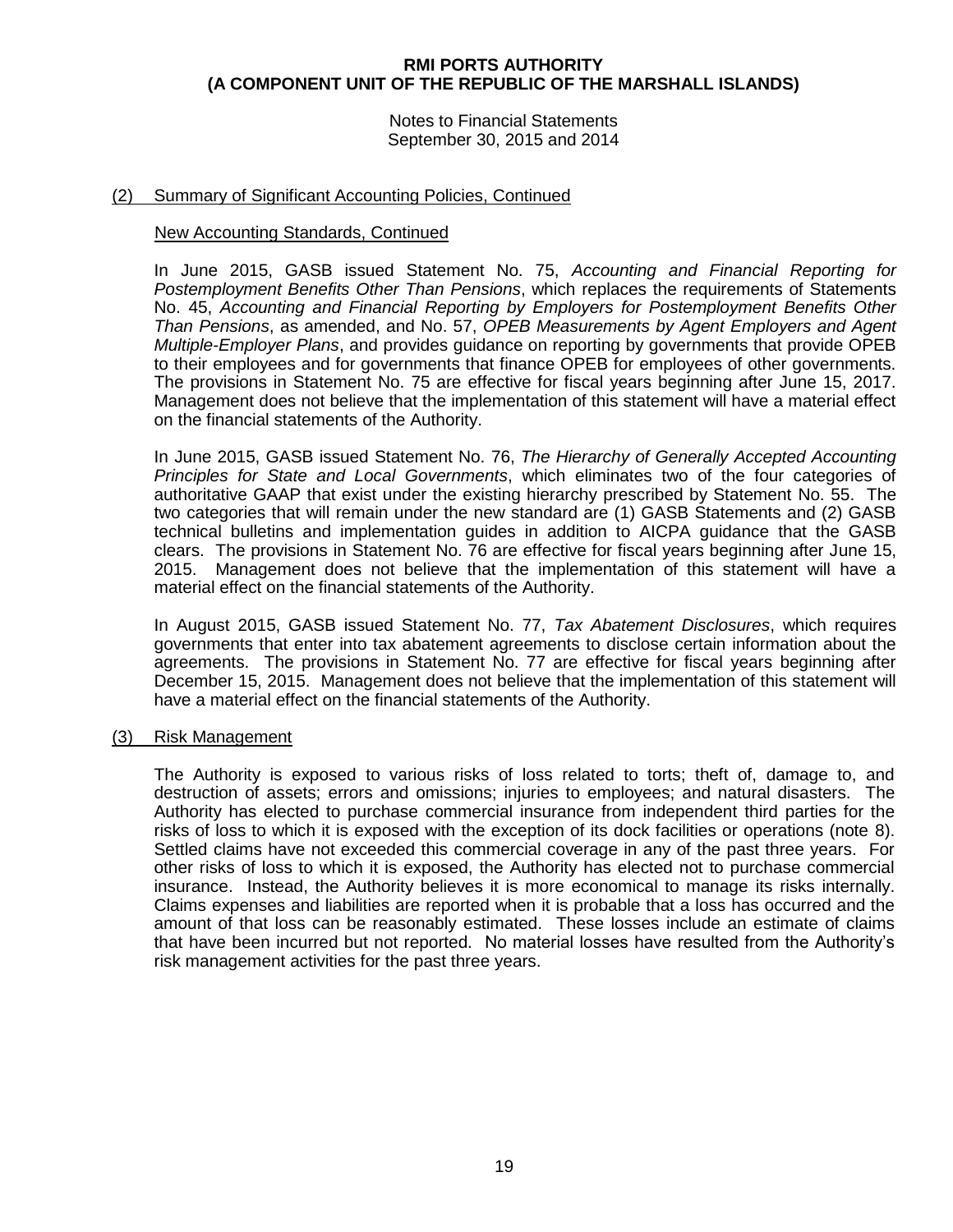Notes to Financial Statements September 30, 2015 and 2014

## (4) Property, Plant and Equipment

Capital asset activity for the years ended September 30, 2015 and 2014, is as follows:

|                                                                                                                                    | October<br>1, 2014                                                            | Additions                       | <b>Transfers</b>                   | Reductions                                                         | September<br>30, 2015                                                         |
|------------------------------------------------------------------------------------------------------------------------------------|-------------------------------------------------------------------------------|---------------------------------|------------------------------------|--------------------------------------------------------------------|-------------------------------------------------------------------------------|
| <b>Facilities</b><br><b>Buildings</b><br>Equipment<br>Vehicles<br>Office furniture, fixtures and equipment<br>Runway apron upgrade | \$21,005,474<br>19,313,064<br>1,320,357<br>2,209,145<br>424,917<br>26,157,818 | \$<br>874<br>60,527<br>35,007   | \$<br>28,840<br>17,372             | \$<br>(311,079)<br>(44, 741)<br>(2,690)                            | \$21,034,314<br>19,330,436<br>1,010,152<br>2,224,931<br>457,234<br>26,157,818 |
| Less accumulated depreciation                                                                                                      | 70,430,775<br>(32, 935, 226)                                                  | 96.408<br>(3,311,404)           | 46,212                             | (358, 510)<br>347,750                                              | 70,214,885<br>(35,898,880)                                                    |
| Construction work-in-progress                                                                                                      | 37,495,549<br>25,029,222                                                      | (3,214,996)<br>6,508,319        | 46.212<br>(1, 181, 844)            | (10,760)<br>(56, 182)                                              | 34,316,005<br>30,299,515                                                      |
|                                                                                                                                    | \$62,524,771                                                                  | 3,293,323<br>\$.                | \$<br>(1, 135, 632)                | \$<br>(66, 942)                                                    | \$64,615,520                                                                  |
|                                                                                                                                    | October<br>1,2013                                                             | <b>Additions</b>                | <b>Transfers</b>                   | <b>Reductions</b>                                                  | September<br>30, 2014                                                         |
| <b>Facilities</b><br><b>Buildings</b><br>Equipment<br>Vehicles<br>Office furniture, fixtures and equipment<br>Runway apron upgrade | \$21,042,130<br>19,319,624<br>1,412,184<br>2,193,200<br>461,910<br>26,157,818 | \$<br>1,137<br>84,618<br>20,743 | \$<br>3,079<br>59,973              | \$<br>(36, 656)<br>(9,639)<br>(92, 964)<br>(68, 673)<br>(117, 709) | \$21,005,474<br>19,313,064<br>1,320,357<br>2,209,145<br>424,917<br>26,157,818 |
| Less accumulated depreciation                                                                                                      | 70,586,866<br>(29,911,144)                                                    | 106,498<br>(3,308,278)          | 63,052<br><b>Contract Contract</b> | (325, 641)<br>284,196                                              | 70,430,775<br>(32, 935, 226)                                                  |
| Construction work-in-progress                                                                                                      | 40,675,722<br>16,330,942                                                      | (3,201,780)<br>8,761,332        | 63,052<br>(63,052)                 | (41, 445)                                                          | 37,495,549<br>25,029,222                                                      |
|                                                                                                                                    | \$57,006,664                                                                  | 5,559,552<br>\$                 | \$                                 | (41, 445)<br>\$                                                    | \$62,524,771                                                                  |

In September 2015, the Authority transferred ownership of Non-Directional Beacon assets to the FAA amounting to \$1,135,631. The amount forms part of the Authority's deferred outflows of resources.

#### (5) Related Party Transactions

The Authority was created by the Nitijela of RepMar under Public Law No. 2003-81 and is thus considered a component unit of RepMar. Accordingly, the Authority is affiliated with all RepMarowned and affiliated entities.

The Authority's services are provided to RepMar and all RepMar-owned and affiliated entities. Services are extended to these entities at more favorable terms and conditions than those afforded to third parties.

The Authority utilizes services from certain affiliated entities at the same terms and conditions as those provided to third parties.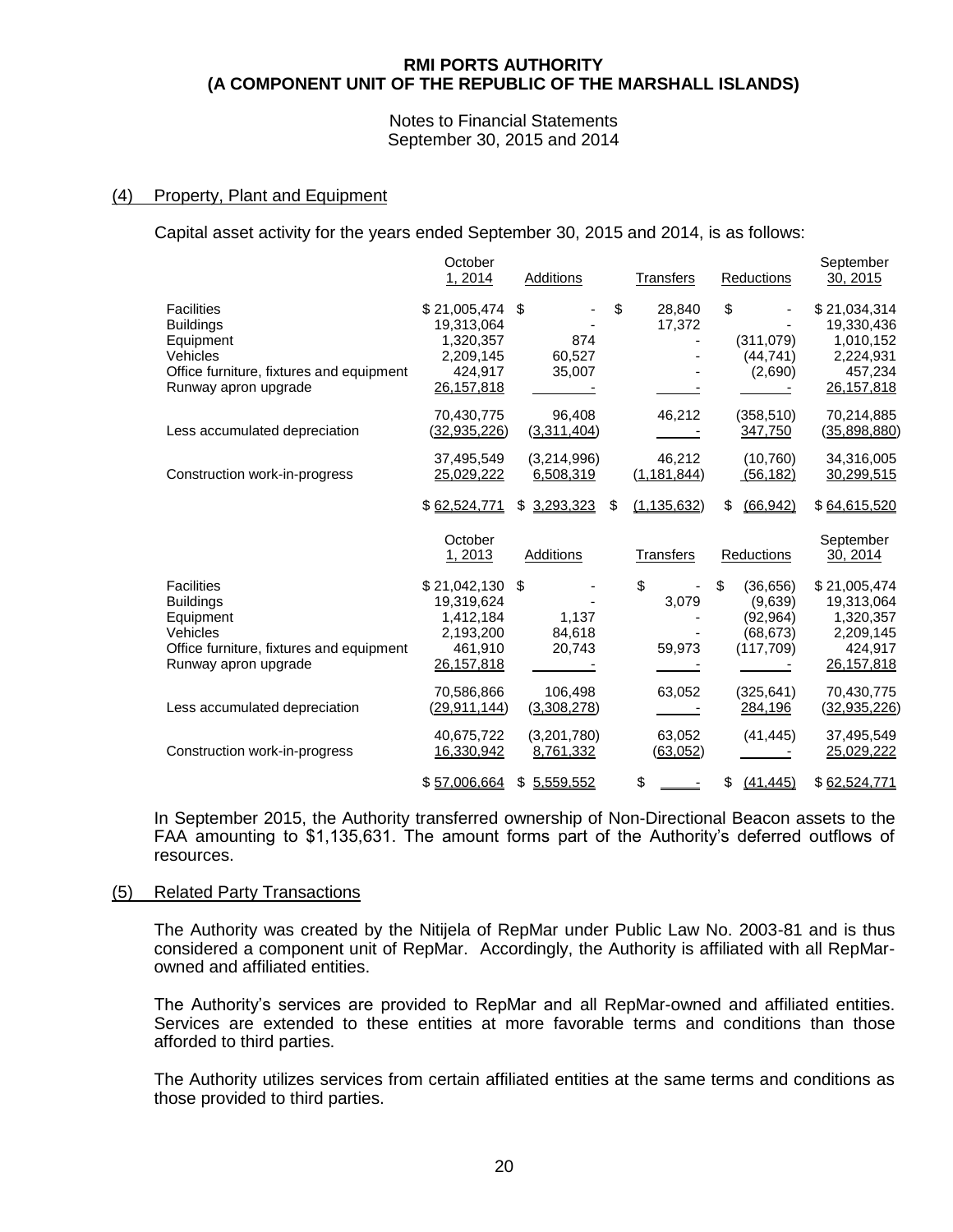## Notes to Financial Statements September 30, 2015 and 2014

#### (5) Related Party Transactions, Continued

A summary of related party transactions for the years ended September 30, 2015 and 2014 and related receivable and payable balances as of September 30, 2015 and 2014, is as follows:

|                                                        | 2015     |                 |                    |                 |
|--------------------------------------------------------|----------|-----------------|--------------------|-----------------|
|                                                        | Revenues | <b>Expenses</b> | <b>Receivables</b> | <b>Payables</b> |
| Air Marshall Islands, Inc.                             | \$63,671 | \$63,671        | \$471,638          | - \$            |
| Directorate of Civil Aviation                          | 3,820    | 3,820           | 33,261             |                 |
| Majuro Atoll Waste Company                             |          | 5,098           |                    | 639             |
| Majuro Water and Sewer Company, Inc.                   |          | 912             |                    | 67              |
| Marshalls Energy Company, Inc.                         | 106,561  | 258,961         |                    | 9,582           |
| Marshall Islands Postal Services Authority             | 2,405    |                 | 1,145              |                 |
| Marshall Islands Shipping Corporation                  | 54,766   | 54,766          | 185,824            |                 |
| Marshall Islands Visitors Authority                    | 1,560    |                 | 2,750              |                 |
| Marshall Islands Marine Resources Authority            | 1,335    | 1,335           | 1,575              |                 |
| Ministry of Education                                  |          |                 | 3,625              |                 |
| Ministry of Health Services                            |          |                 | 4,378              |                 |
| Ministry of Internal Affairs                           |          |                 | 650                |                 |
| Ministry of Public Works                               |          |                 | 16,231             |                 |
| Ministry of Resources and Development                  |          |                 | 126                |                 |
| Marshall Islands Social Security Administration        |          | 85,286          |                    | 46,560          |
| Marshall Islands National Telecommunications Authority |          | 32,150          | 130                | 2,693           |
| Ministry of Finance                                    | 330      |                 | 28,729             | 82,486          |
| Ministry of Transportation and Communication           | 465      | 291,180         | 128,882            | 147,414         |
| <b>Tobolar Copra Processing Authority</b>              | 11,631   |                 | 4,992              |                 |
| Other                                                  | 74,414   | 76,238          | 51,714             |                 |
|                                                        | 320,958  | \$873,147       | 935,650<br>S.      | <u>289,441</u>  |

|                                                        | 2014        |                 |               |              |
|--------------------------------------------------------|-------------|-----------------|---------------|--------------|
|                                                        | Revenues    | <b>Expenses</b> | Receivables   | Payables     |
|                                                        |             |                 |               |              |
| Air Marshall Islands, Inc.                             | 68,749<br>S | \$<br>68,749    | 436,210<br>\$ | \$.          |
| Directorate of Civil Aviation                          | 2,275       | 2,275           | 29,441        |              |
| Majuro Atoll Waste Company                             |             | 6,221           |               | 509          |
| Majuro Water and Sewer Company, Inc.                   |             | 182             |               |              |
| Marshalls Energy Company, Inc.                         |             | 373,740         | 50,320        | 67,656       |
| Marshall Islands Postal Services Authority             | 1,800       |                 |               |              |
| Marshall Islands Shipping Corporation                  | 46,811      | 34,855          | 150,970       |              |
| Marshall Islands Visitors Authority                    | 960         |                 | 1,190         |              |
| Marshall Islands Marine Resources Authority            |             |                 | 915           |              |
| Ministry of Education                                  |             |                 | 3,625         |              |
| Ministry of Health Services                            | 255         |                 | 4,378         |              |
| Ministry of Internal Affairs                           |             |                 | 650           |              |
| Ministry of Public Works                               | 245         |                 | 16,231        |              |
| Ministry of Resources and Development                  |             |                 | 126           |              |
| Marshall Islands Social Security Administration        |             | 89,737          |               | 44,882       |
| Marshall Islands National Telecommunications Authority | 130         | 28,603          | 130           |              |
| Ministry of Finance                                    | 225         | 292,297         | 28,399        | 12,043       |
| Ministry of Transportation and Communication           | 1,200       |                 | 128,882       | 84,834       |
| Tobolar Copra Processing Authority                     |             |                 | 4,992         |              |
| Other                                                  | 36,375      | 98,206          |               |              |
|                                                        | 159,025     | 994,865         | 856,459<br>S  | 209,924<br>S |

The above receivables from affiliates are uncollateralized, interest free and have no set repayment terms.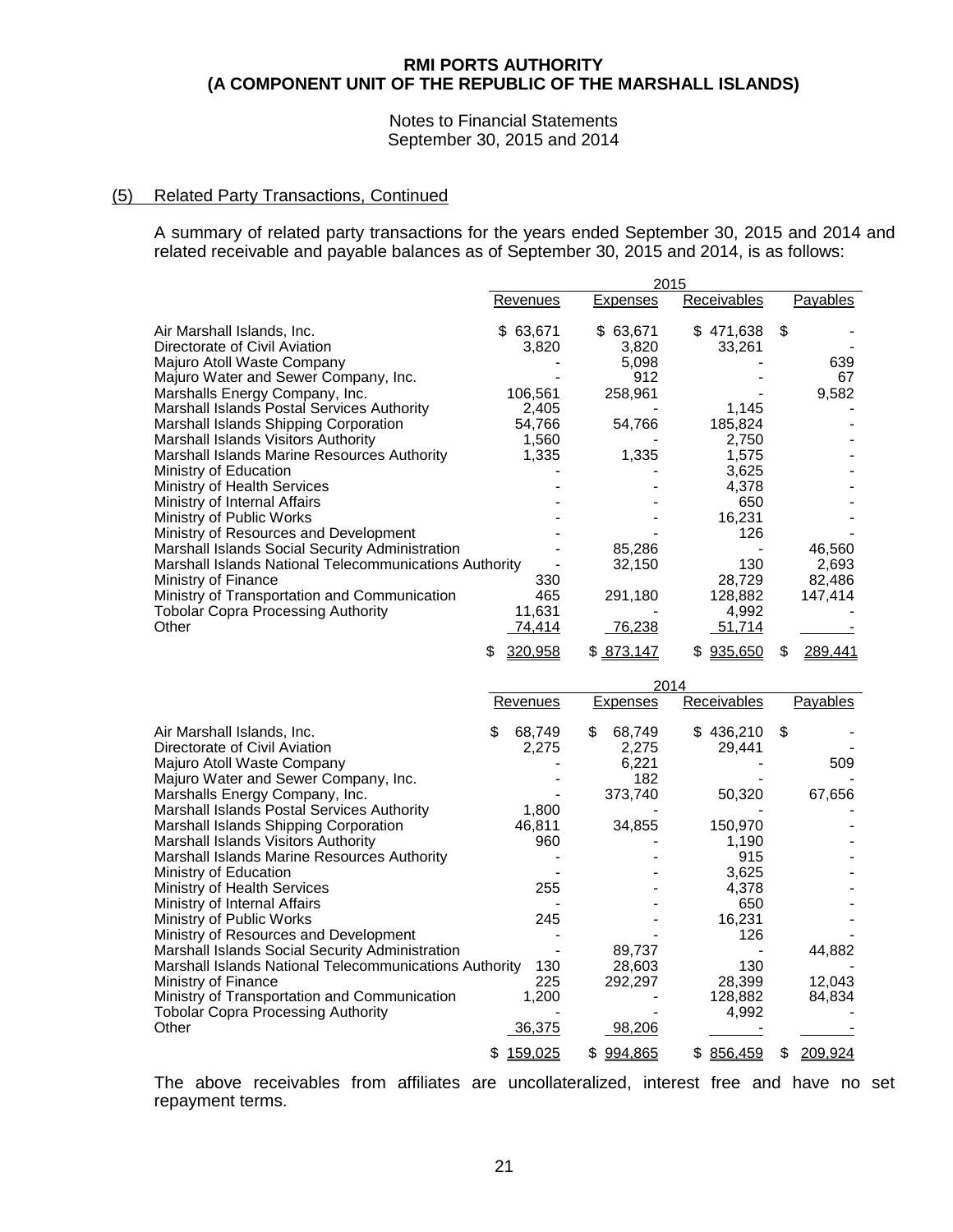Notes to Financial Statements September 30, 2015 and 2014

## (5) Related Party Transactions, Continued

On August 30, 2010, the Authority entered into a loan agreement with Air Marshall Islands, Inc. (AMI) in the amount of \$313,385 whereby the Authority provided funding to AMI for operational purposes. Outstanding advances are \$237,702 at September 30, 2015 and 2014. The loan bears interest fixed at 8% per annum and is payable in 30 monthly installments of \$11,560 beginning September 30, 2010. AMI has been in delinquent since February 2011. Outstanding accrued interest is \$88,994 and \$70,603 at September 30, 2015 and 2014, respectively, which is included in interest receivable in the accompanying statements of net position. The allowance for doubtful accounts provided for related parties, which includes an allowance for the note and related interest receivable, aggregated \$1,206,117 and \$1,113,125 as of September 30, 2015 and 2014, respectively.

In accordance with established tariffs, the Authority imposes compulsory pilotage fees on all commercial vessels arriving at port facilities in Majuro that are one-hundred gross tonnage and over. In order to provide this service, the Authority utilizes the services of qualified pilots. Since the inception of compulsory pilotage, the majority of qualified pilots are employees of the Authority and other RepMar Ministries and Agencies. Pilots retain forty (40) percent of compensation and the Authority retains sixty (60) percent. Ten (10) percent of the compensation collected by the Authority shall be remitted to the Ministry of Transportation and Communication. It is the intention of the Authority to train pilots in accordance with the pilotage regulations. During the years ended September 30, 2015 and 2014, the Authority compensated qualified pilots, who were employees and directors of the Authority, for pilotage services of \$183,317 and \$238,130, respectively.

On April 1, 2007, the Authority entered into a memorandum of understanding (MOU) with RepMar's Ministry of Finance to transfer the responsibility of lease payments to the Authority for parcels of land under the Authority's jurisdiction based on ground leases executed by RepMar. Under the MOU, the Authority shall pay the Ministry of Finance an annual lease payment of \$281,444, payable in four equal quarterly installments of \$70,361 (see note 7). On February 18, 2011, the Authority entered into an amended MOU to reimburse the Ministry of Finance an additional \$54,126 for certain lease payments made by RepMar to various landowners on certain lands controlled or occupied by the Authority. This amount covered periods from 2007 to the first quarter of 2011. The revised annual lease payment of \$294,180 is payable in four equal quarterly installments of \$73,545, commencing February 18, 2011. As of September 30, 2014, the amount was fully paid.

Public Laws No. 2011-58 and No. 2010-43 authorized annual \$500,000 distributions from the Authority to RepMar's General Fund for fiscal years 2011 and 2012. As of September 30, 2015 and 2014, the Authority was liable to RepMar in the amount of \$785,714 pertaining to these authorized distributions. The Authority is currently negotiating with RepMar for forgiveness of the foregoing liabilities and any adjustment will be recorded prospectively.

The Authority is also liable to RepMar for \$134,724 pertaining to electric bills dating back to 2004. The Authority's liability to RepMar amounting to \$134,724 was written-off in 2014.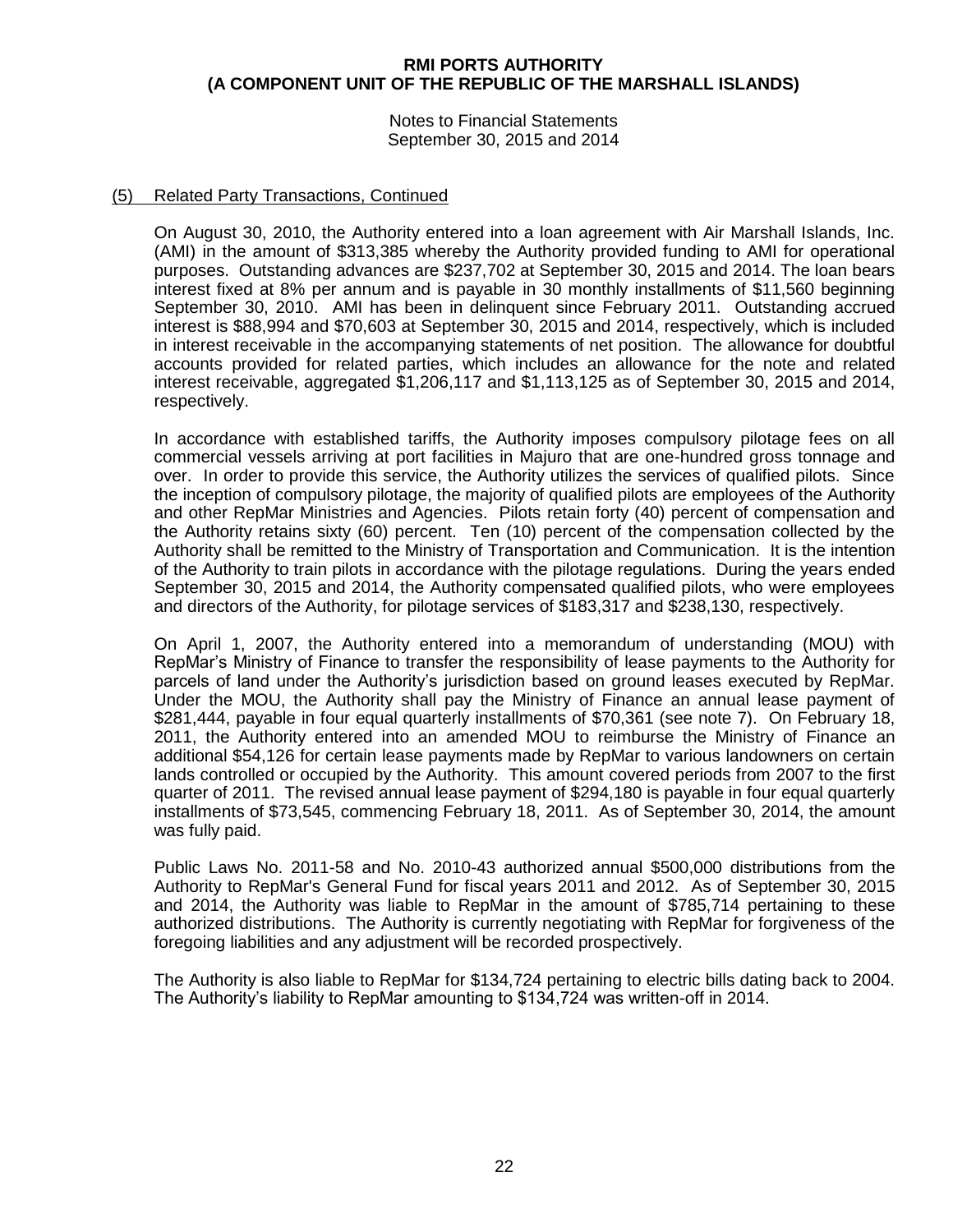Notes to Financial Statements September 30, 2015 and 2014

## (6) Long-term Debt

Long-term debt at September 30, 2015 and 2014 is as follows:

|                                                                                                                                                                                                                                                                                                                                                      | 2015          |                |             |
|------------------------------------------------------------------------------------------------------------------------------------------------------------------------------------------------------------------------------------------------------------------------------------------------------------------------------------------------------|---------------|----------------|-------------|
| Loan with bank in the original amount of \$1,000,000, dated<br>October 12, 2012, interest at 7.5% per annum, with principal and<br>interest payable in monthly installments of \$20,125 through<br>October 30, 2017, collateralized by a time certificate of deposit.<br>Loan proceeds were used to finance various capital<br>improvement projects. | \$<br>462,946 | $\mathfrak{L}$ | 661,563     |
| Loan with bank in the original amount of \$700,000, dated<br>January 11, 2013, interest at 7% per annum, with principal and<br>interest payable in monthly installments of \$12,300 through<br>December 31, 2018, collateralized by a time certificate of<br>deposit. Loan proceeds were used to finance various capital<br>improvement projects.    | 414,306       |                | 528,551     |
|                                                                                                                                                                                                                                                                                                                                                      |               |                |             |
|                                                                                                                                                                                                                                                                                                                                                      | 877,252       |                | \$1,190,114 |

Annual debt service requirements to maturity for principal and interest are as follows:

| Year ending September 30,    | Principal                                     | Interest                         | Total                                   |
|------------------------------|-----------------------------------------------|----------------------------------|-----------------------------------------|
| 2016<br>2017<br>2018<br>2019 | \$<br>333,988<br>359,723<br>157,422<br>26,119 | 55,112<br>29,377<br>8,853<br>445 | 389,100<br>389,100<br>166,275<br>26,564 |
|                              | 77,252                                        | 93,787                           | 971,039                                 |

Changes in notes payable for the years ended September 30, 2015 and 2014, are as follows:

|                             |           | 2015              |                          |                        |
|-----------------------------|-----------|-------------------|--------------------------|------------------------|
| Beginning<br><b>Balance</b> | Additions | Reductions        | Ending<br><b>Balance</b> | Due Within<br>One Year |
| \$1,190,114                 | \$        | \$<br>(312,862)   | \$<br>877,252            | \$333,988              |
|                             |           | 2014              |                          |                        |
| Beginning<br><b>Balance</b> | Additions | <b>Reductions</b> | Ending<br><b>Balance</b> | Due Within<br>One Year |
| .481,007                    | \$        | \$<br>290,893)    | 1,190,114<br>S           | 306.334                |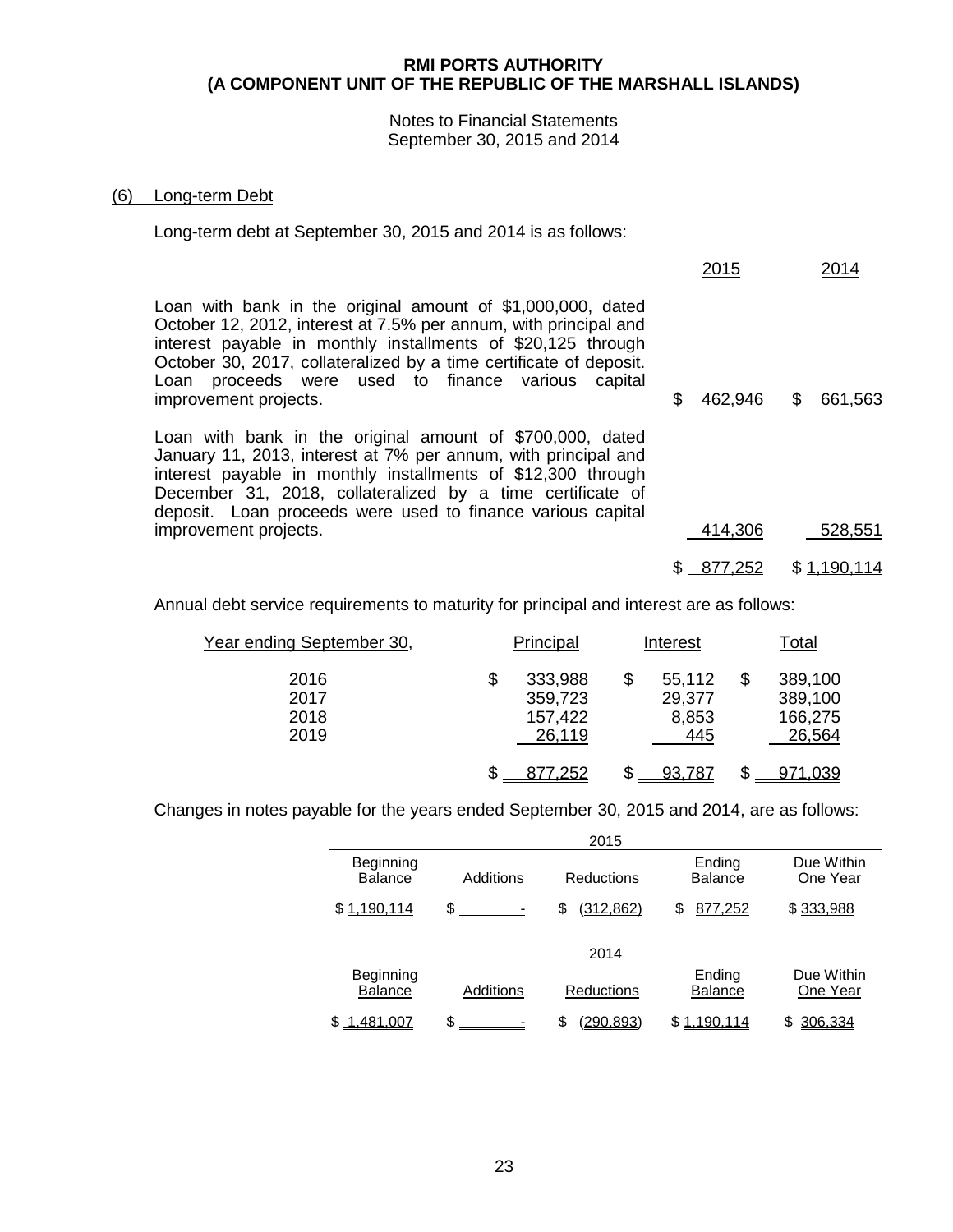Notes to Financial Statements September 30, 2015 and 2014

## (7) Commitments

#### Leases

The Authority is the lessor of office, restaurant, bar and warehouse space at the Amata Kabua International Airport. Three leases have three-year terms or greater expiring on varying dates through December 31, 2024. The remaining leases have two-year terms.

The Authority is under an amended lease agreement with a stevedoring company for the container yard located at the Port of Majuro, currently expiring on December 31, 2020. The terms of the amended lease requires a minimum lease payment of \$19,194 per annum paid quarterly, plus a gross receipts fee equal to 1.5% of total operating revenues. Additional rental income under this lease for the years ended September 30, 2015 and 2014 amounted to \$36,903 and \$37,512, respectively.

The Authority is under a lease agreement with a shipping company to lease out warehouse space. The current terms of the lease require a minimum monthly payment of \$2,905.

Total future minimum lease income for subsequent years ending September 30, are as follows:

| Year ending<br>September 30,                        |                                                                |
|-----------------------------------------------------|----------------------------------------------------------------|
| 2016<br>2017<br>2018<br>2019<br>2020<br>2021 - 2024 | \$<br>98,900<br>43,900<br>40,000<br>37,500<br>27,100<br>38,400 |
| Total                                               | 285.8                                                          |

Effective fiscal year 2007, RepMar's Ministry of Finance transferred the responsibility of lease payments to the Authority for parcels of land under the Authority's jurisdiction, based on ground leases executed by RepMar. The Authority has to maintain this responsibility until mutually terminated by both parties. Since there is no definite term on the transfer of responsibility, no future lease commitments have been disclosed.

## U.S. Federal Grants

As of September 30, 2014, the Authority has been awarded a total of \$79,125,830 of grant awards from the United States Department of Transportation. As of September 30, 2015, \$8,158,410 has not been received and expended for various capital projects.

#### **Others**

In November 2012, the Authority's Board of Directors directed management to issue and/or approve bunkering, dock usage, and other services or clearances for Koo's fishing vessels without pilotage. The Board will continue to work with the Minister of Transportation and Communication and the RepMar Cabinet achieve a resolution of the matter.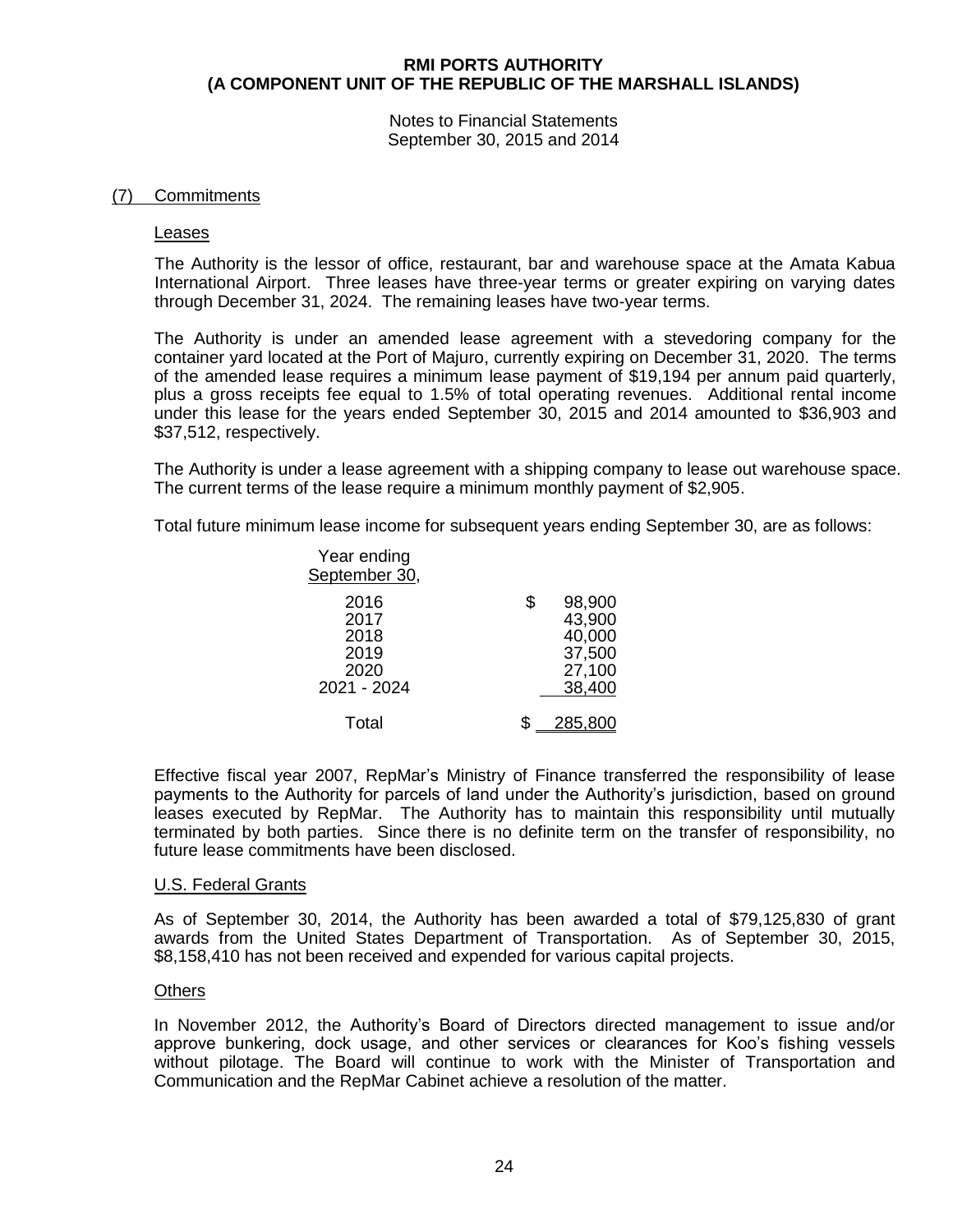Notes to Financial Statements September 30, 2015 and 2014

#### (8) Contingencies

The Authority does not maintain insurance coverage on its dock facilities or operations. In the event of an accident, the Authority may incur losses to a material extent.

The Authority is a party to several legal proceedings arising from its operations; however, no provision for any liability has been made in the accompanying financial statements because management believes that no unfavorable outcome is likely to occur.

#### (9) Retirement plan

The Authority provides a retirement savings plan for the benefit of eligible employees. An employee is eligible to become a member of the plan following the completion of the three months continuous employment. Contributions under plan are at the discretion of the Authority. The Authority contributed \$34,112 and \$24,455 to the plan for the year ended September 30, 2015 and 2014.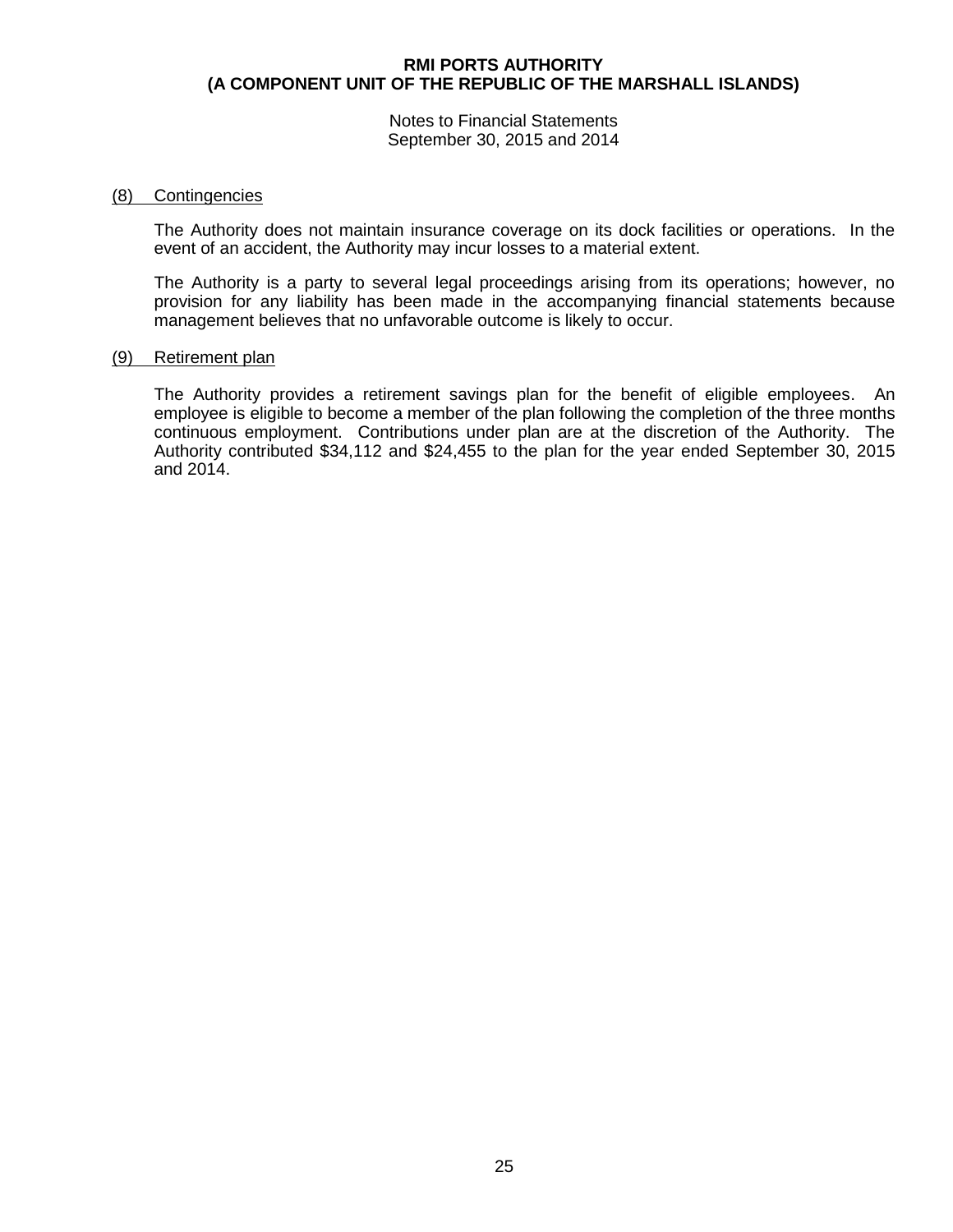#### Combining Divisional Statement of Revenues, Expenses and Changes in Net Position Year Ended September 30, 2015

|                                                | Airport<br>Division | Seaport<br>Division | Total            |
|------------------------------------------------|---------------------|---------------------|------------------|
| Operating revenues:                            |                     |                     |                  |
| Seaport fees                                   | \$                  | \$<br>2,832,876     | 2,832,876<br>\$  |
| <b>Aviation fees</b>                           | 823,648             |                     | 823,648          |
| Concession and lease income                    | 81,460              | 123,315             | 204,775          |
| Other                                          | 265,719             | 17,315              | 283,034          |
|                                                | 1,170,827           | 2,973,506           | 4,144,333        |
| Bad debt expense                               | (55, 582)           | (53, 578)           | (109, 160)       |
| Total operating revenues                       | 1,115,245           | 2,919,928           | 4,035,173        |
| Operating expenses:                            |                     |                     |                  |
| Depreciation                                   | 2,843,760           | 467,644             | 3,311,404        |
| Salaries and wages                             | 598,920             | 480,681             | 1,079,601        |
| <b>Utilities</b>                               | 221,741             | 37,862              | 259,603          |
| Land lease                                     | 254,931             | 36,249              | 291,180          |
| Pilotage                                       |                     | 401,703             | 401,703          |
| Training and travel                            | 82,582              | 48,960              | 131,542          |
| Pilot boat                                     |                     | 192,281             | 192,281          |
| Insurance                                      | 39,614              | 27,891              | 67,505           |
| Gas, oil, and fuel                             | 35,587              | 20,200              | 55,787           |
| Professional fees                              | 36,333              | 12,861              | 49,194           |
| Communications                                 | 21,353              | 12,126              | 33,479           |
| Repairs and maintenance                        | 23,853              | 66,114              | 89,967           |
| Supplies                                       | 3,793               | 5,998               | 9,791            |
| Miscellaneous                                  | 69,757              | 39,989              | 109,746          |
| Total operating expenses                       | 4,232,224           | 1,850,559           | 6,082,783        |
| Operating (loss) income                        | (3, 116, 979)       | 1,069,369           | (2,047,610)      |
| Nonoperating revenues (expenses):              |                     |                     |                  |
| Loss on disposal of capital assets             | (4, 343)            | (5, 307)            | (9,650)          |
| Interest income                                | 18,391              | 58,673              | 77,064           |
| Interest expense                               | (33, 355)           | (42, 883)           | (76, 238)        |
| Total nonoperating (expenses) income, net      | (19, 307)           | 10,483              | (8, 824)         |
| (Income) loss before capital contributions     | (3, 136, 286)       | 1,079,852           | (2,056,434)      |
| Capital contributions:                         |                     |                     |                  |
| Contributions from U.S. government             | 5,565,639           |                     | 5,565,639        |
| Total capital contributions                    | 5,565,639           |                     | 5,565,639        |
| Change in net position                         | 2,429,353           | 1,079,852           | 3,509,205        |
| Net position at beginning of year              | 49,858,803          | 13,230,292          | 63,089,095       |
| Net position at end of year                    | \$<br>52,288,156    | \$<br>14,310,144    | 66,598,300<br>\$ |
| See accompanying independent auditor's report. |                     |                     |                  |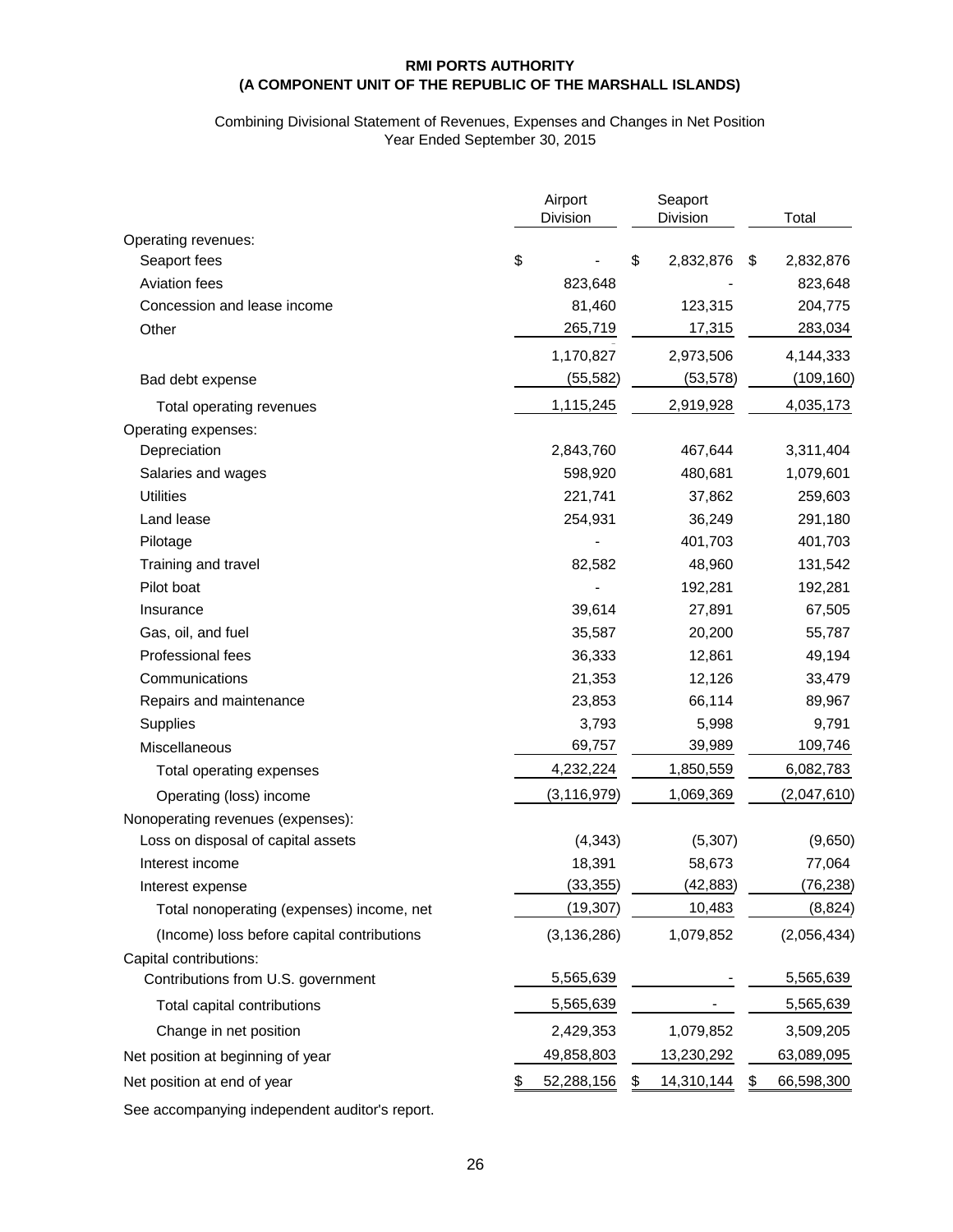# Deloitte.

Deloitte & Touche LLP 361 South Marine Corps Drive Tamuning, GU 96913-3911 USA Tel: (671)646-3884 Fax: (671)649-4932 www.deloitte.com

#### **INDEPENDENT AUDITORS' REPORT ON INTERNAL CONTROL OVER FINANCIAL REPORTING AND ON COMPLIANCE AND OTHER MATTERS BASED ON AN AUDIT OF FINANCIAL STATEMENTS PERFORMED IN ACCORDANCE WITH** *GOVERNMENT AUDITING STANDARDS*

Board of Directors RMI Ports Authority:

We have audited, in accordance with auditing standards generally accepted in the United States of America and the standards applicable to financial audits contained in *Government Auditing Standards* issued by the Comptroller General of the United States, the financial statements of RMI Ports Authority (the Authority), which comprise the statement of net position as of September 30, 2015, and the related statements of revenues, expenses and changes in net position and of cash flows for the year then ended, and the related notes to the financial statements, and have issued our report thereon dated June 30, 2016.

## **Internal Control Over Financial Reporting**

In planning and performing our audit of the financial statements, we considered the Authority's internal control over financial reporting (internal control) to determine the audit procedures that are appropriate in the circumstances for the purpose of expressing our opinion on the financial statements, but not for the purpose of expressing an opinion on the effectiveness of the Authority's internal control. Accordingly, we do not express an opinion on the effectiveness of the Authority's internal control.

A *deficiency in internal control* exists when the design or operation of a control does not allow management or employees, in the normal course of performing their assigned functions, to prevent, or detect and correct, misstatements on a timely basis. A *material weakness* is a deficiency, or a combination of deficiencies, in internal control, such that there is a reasonable possibility that a material misstatement of the entity's financial statements will not be prevented, or detected and corrected on a timely basis. A *significant deficiency* is a deficiency, or a combination of deficiencies, in internal control that is less severe than a material weakness, yet important enough to merit attention by those charged with governance.

Our consideration of internal control was for the limited purpose described in the first paragraph of this section and was not designed to identify all deficiencies in internal control that might be material weaknesses or significant deficiencies. Given these limitations, during our audit we did not identify any deficiencies in internal control that we consider to be material weaknesses. However, material weaknesses may exist that have not been identified.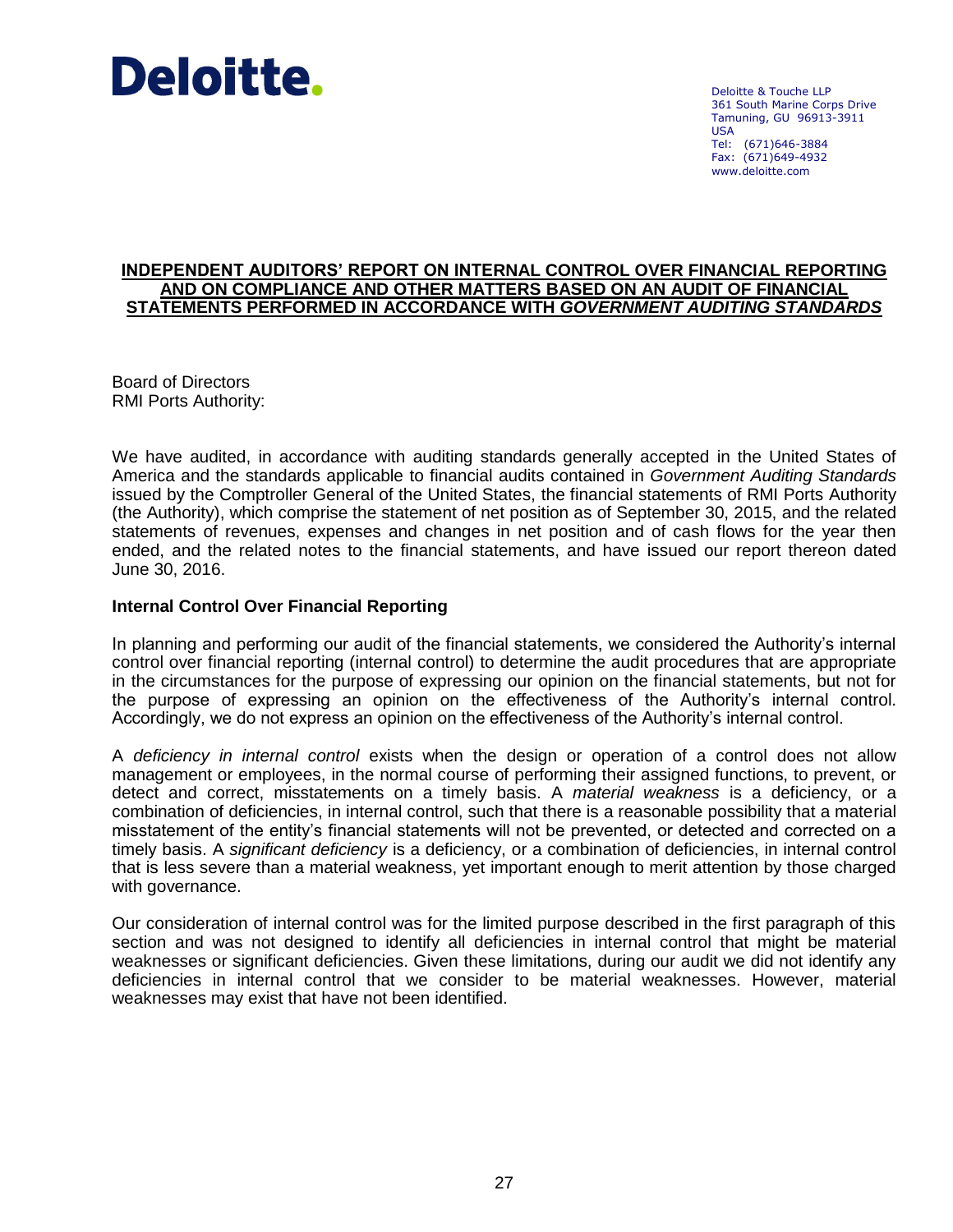## **Compliance and Other Matters**

As part of obtaining reasonable assurance about whether the Authority's financial statements are free of material misstatement, we performed tests of its compliance with certain provisions of laws, regulations, contracts, and grant agreements, noncompliance with which could have a direct and material effect on the determination of financial statement amounts. However, providing an opinion on compliance with those provisions was not an objective of our audit, and accordingly, we do not express such an opinion. The results of our tests disclosed no instances of noncompliance or other matters that are required to be reported under *Government Auditing Standards*.

## **Purpose of this Report**

The purpose of this report is solely to describe the scope of our testing of internal control and compliance and the results of that testing, and not to provide an opinion on the effectiveness of the entity's internal control or on compliance. This report is an integral part of an audit performed in accordance with *Government Auditing Standards* in considering the entity's internal control and compliance. Accordingly, this communication is not suitable for any other purpose.

leloite NacheLLF

June 30, 2016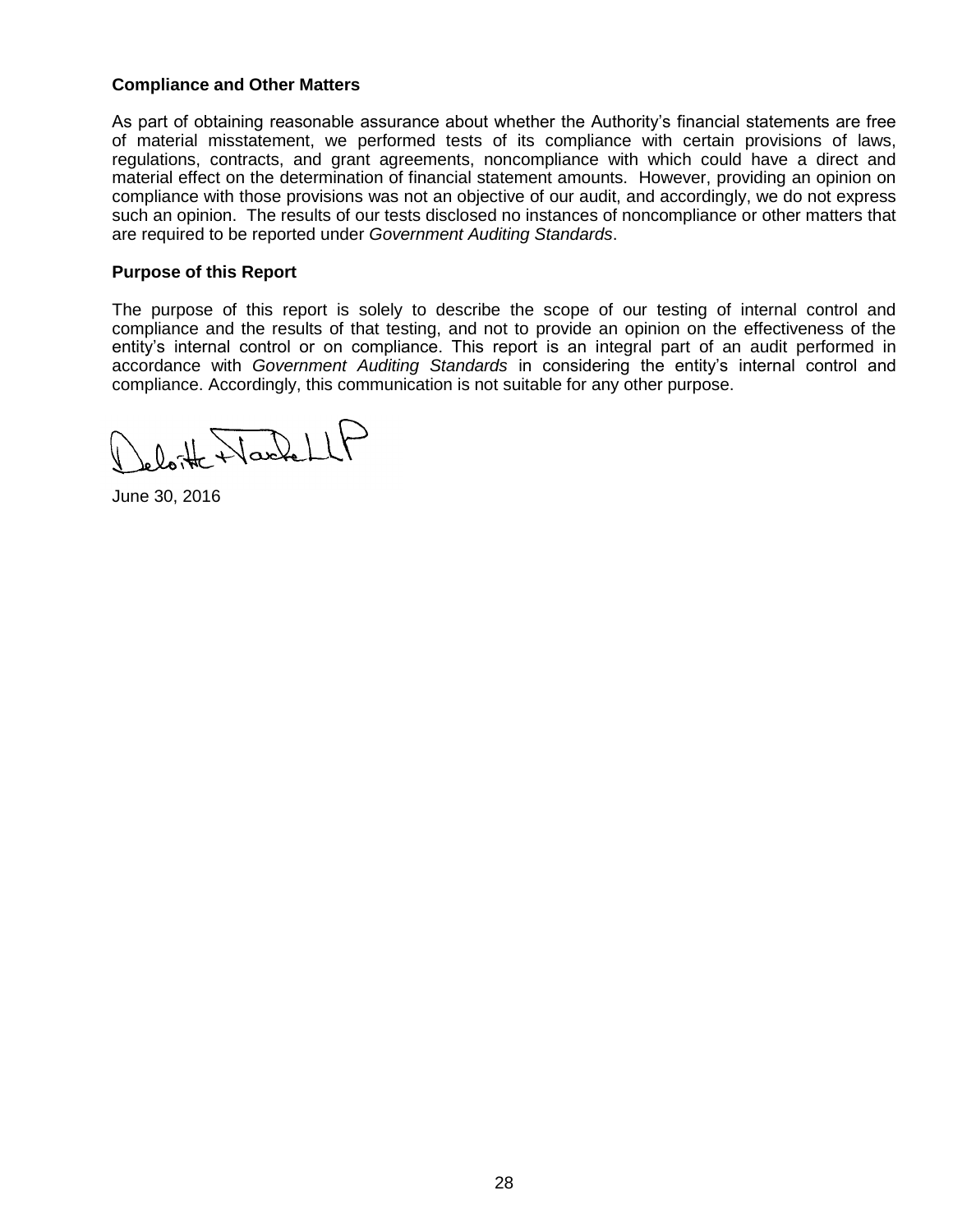

Deloitte & Touche LLP 361 South Marine Corps Drive Tamuning, GU 96913-3911 USA Tel: (671)646-3884 Fax: (671)649-4932 www.deloitte.com

#### **INDEPENDENT AUDITORS' REPORT ON COMPLIANCE FOR EACH MAJOR FEDERAL PROGRAM; REPORT ON INTERNAL CONTROL OVER COMPLIANCE; AND REPORT ON SCHEDULE OF EXPENDITURES OF FEDERAL AWARDS REQUIRED BY OMB CIRCULAR A-133**

Board of Directors RMI Ports Authority:

## **Report on Compliance for the Major Federal Program**

We have audited RMI Ports Authority's (the Authority's) compliance with the types of compliance requirements described in the *OMB Circular A-133 Compliance Supplement* that could have a direct and material effect on the Authority's major federal program for the year ended September 30, 2015. The Authority's major federal program is identified in the summary of auditors' results section of the accompanying Schedule of Findings and Questioned Costs.

## *Management's Responsibility*

Management is responsible for compliance with the requirements of laws, regulations, contracts, and grants applicable to its federal programs.

## *Auditor's Responsibility*

Our responsibility is to express an opinion on compliance for the Authority's major federal program based on our audit of the types of compliance requirements referred to above. We conducted our audit of compliance in accordance with auditing standards generally accepted in the United States of America; the standards applicable to financial audits contained in *Government Auditing Standards*, issued by the Comptroller General of the United States; and OMB Circular A-133, *Audits of States, Local Governments, and Non-Profit Organizations*. Those standards and OMB Circular A-133 require that we plan and perform the audit to obtain reasonable assurance about whether noncompliance with the types of compliance requirements referred to above that could have a direct and material effect on a major federal program occurred. An audit includes examining, on a test basis, evidence about the Authority's compliance with those requirements and performing such other procedures as we considered necessary in the circumstances.

We believe that our audit provides a reasonable basis for our opinion on compliance for the major federal program. However, our audit does not provide a legal determination of the Authority's compliance.

## *Opinion on the Major Federal Program*

In our opinion, the Authority complied, in all material respects, with the types of compliance requirements referred to above that could have a direct and material effect on its major federal program for the year ended September 30, 2015.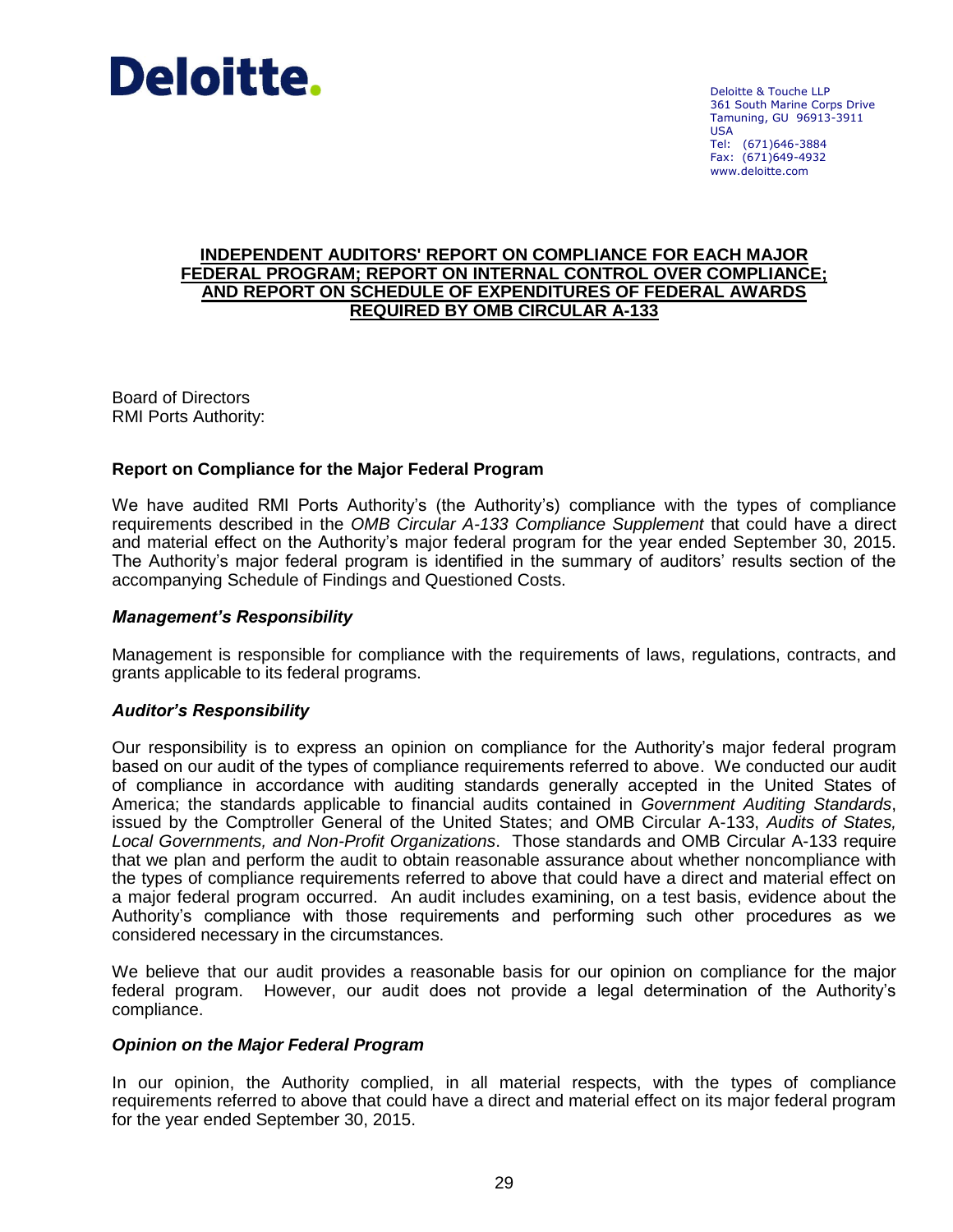## **Report on Internal Control Over Compliance**

Management of the Authority is responsible for establishing and maintaining effective internal control over compliance with the types of compliance requirements referred to above. In planning and performing our audit of compliance, we considered the Authority's internal control over compliance with the types of requirements that could have a direct and material effect on the major federal program to determine the auditing procedures that are appropriate in the circumstances for the purpose of expressing an opinion on compliance for the major federal program and to test and report on internal control over compliance in accordance with OMB Circular A-133, but not for the purpose of expressing an opinion on the effectiveness of internal control over compliance. Accordingly, we do not express an opinion on the effectiveness of the Authority's internal control over compliance.

A *deficiency in internal control over compliance* exists when the design or operation of a control over compliance does not allow management or employees, in the normal course of performing their assigned functions, to prevent, or detect and correct, noncompliance with a type of compliance requirement of a federal program on a timely basis. A *material weakness in internal control over compliance* is a deficiency, or combination of deficiencies, in internal control over compliance, such that there is a reasonable possibility that material noncompliance with a type of compliance requirement of a federal program will not be prevented, or detected and corrected, on a timely basis. A *significant deficiency in internal control over compliance* is a deficiency, or a combination of deficiencies, in internal control over compliance with a type of compliance requirement of a federal program that is less severe than a material weakness in internal control over compliance, yet important enough to merit attention by those charged with governance.

Our consideration of internal control over compliance was for the limited purpose described in the first paragraph of this section and was not designed to identify all deficiencies in internal control over compliance that might be material weaknesses or significant deficiencies. We did not identify any deficiencies in internal control over compliance that we consider to be material weaknesses. However, material weaknesses may exist that have not been identified.

The purpose of this report on internal control over compliance is solely to describe the scope of our testing of internal control over compliance and the results of that testing based on the requirements of OMB Circular A-133. Accordingly, this report is not suitable for any other purpose.

## **Report on Schedule of Expenditures of Federal Awards Required by OMB A-133**

We have audited the financial statements of the Authority as of and for the year ended September 30, 2015, and have issued our report thereon dated June 30, 2016, which contained an unmodified opinion on those financial statements. Our audit was conducted for the purpose of forming an opinion on the financial statements as a whole. The accompanying Schedule of Expenditures of Federal Awards is presented for purposes of additional analysis as required by OMB Circular A-133 and is not a required part of the financial statements. Such information is the responsibility of management and was derived from and relates directly to the underlying accounting and other records used to prepare the financial statements. The information has been subjected to the auditing procedures applied in the audit of the financial statements and certain additional procedures, including comparing and reconciling such information directly to the underlying accounting and other records used to prepare the financial statements or to the financial statements themselves, and other additional procedures in accordance with auditing standards generally accepted in the United States of America. In our opinion, the Schedule of Expenditures of Federal Awards is fairly stated in all material respects in relation to the financial statements as a whole.

loite Nachell

June 30, 2016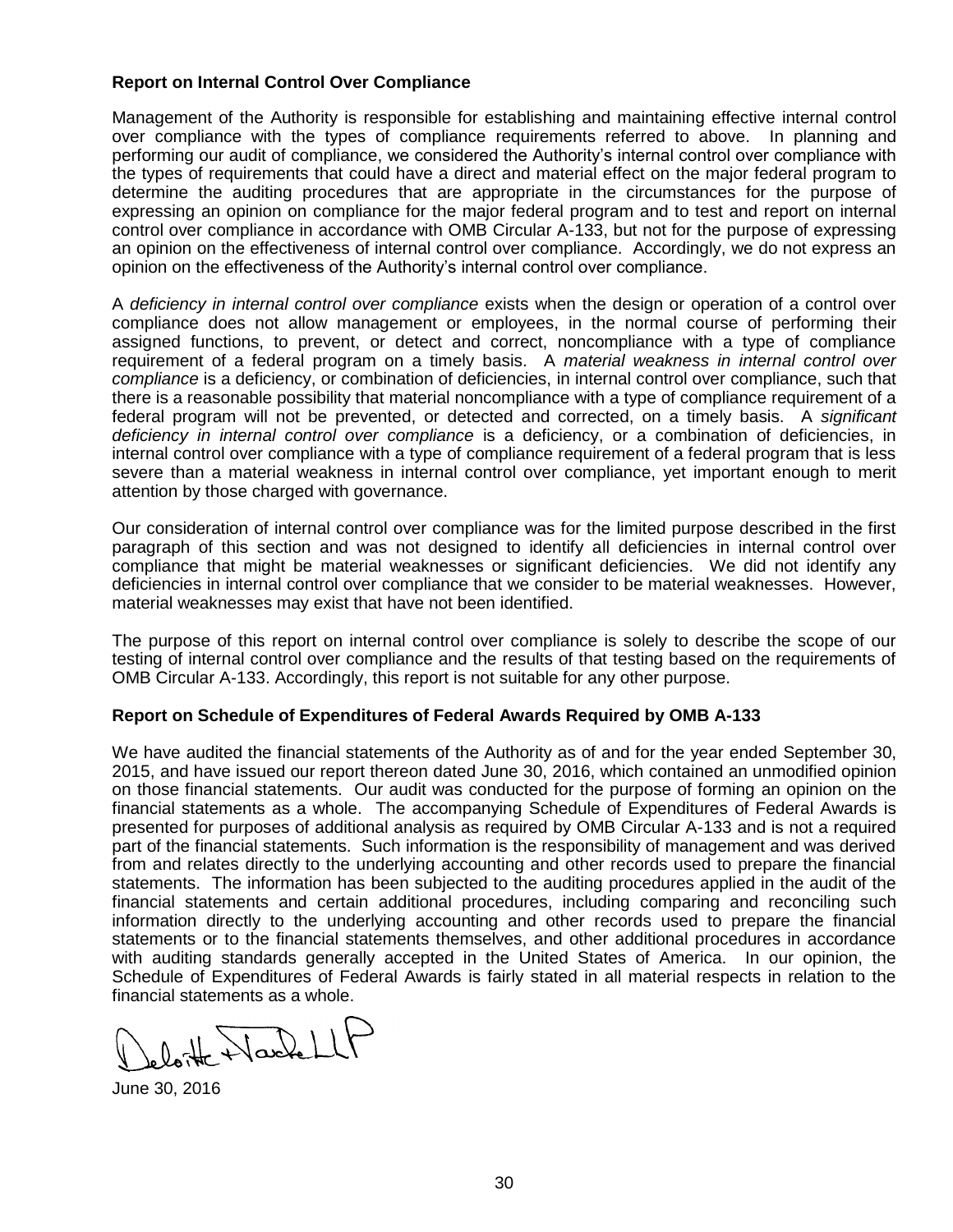#### **RMI PORTS AUTHORITY**

#### Schedule of Expenditures of Federal Awards Year Ended September 30, 2015

| Program Title                                                                      | <b>Grant Number</b>   | Program<br>or Award<br>Amount | Balance<br>October<br>1, 2014 | Cash<br>Receipts<br>FY15 | Expenditures/<br>Adjustments<br><b>FY15</b> | Excess<br>οt<br>Authorization<br>Over<br>Program<br>Expenditures |
|------------------------------------------------------------------------------------|-----------------------|-------------------------------|-------------------------------|--------------------------|---------------------------------------------|------------------------------------------------------------------|
| Funds received in a direct capacity:                                               |                       |                               |                               |                          |                                             |                                                                  |
| U.S. Department of Transportation:<br>CFDA # 20.106<br>Airport Improvement Program |                       |                               |                               |                          |                                             |                                                                  |
| Improve Runway Safety Area (Relocate Service Road) - Phase II                      | Project #3-68-0001-10 | 3,450,000                     | 73,806                        | (204, 387)               | 130,581                                     |                                                                  |
| <b>FAA-GIS</b>                                                                     | Project #3-68-0001-11 | 500,000                       |                               | (105, 470)               | 132,649                                     | 27,179                                                           |
| <b>Airport Security Perimeter Fence</b>                                            | Project #3-68-0001-12 | 200,000                       | 44.229                        | (78, 477)                | 34.248                                      |                                                                  |
| Improve Runway Safety Area (Relocate Service Road) - Phase III                     | Project #3-68-0001-13 | 12,000,000                    | 896,236                       | (3,448,379)              | 2,720,283                                   | 168,140                                                          |
| Airport Security Perimeter Fence (Phase II)                                        | Project #3-68-0001-14 | 2,000,000                     | 105,062                       | (354, 703)               | 351,344                                     | 101,703                                                          |
| Environmental Mitigation (Construct Revetment)                                     | Project #3-68-0001-15 | 7,500,000                     |                               | (1,718,559)              | 2,196,534                                   | 477,975                                                          |
| Total U.S. Department of Transportation                                            |                       | 25,650,000                    | 1,119,333<br>Ъ                | (5,909,975)              | 5,565,639<br>-SS                            | 774,997                                                          |

The Schedule of Expenditures of Federal Awards is presented on the accrual basis of accounting.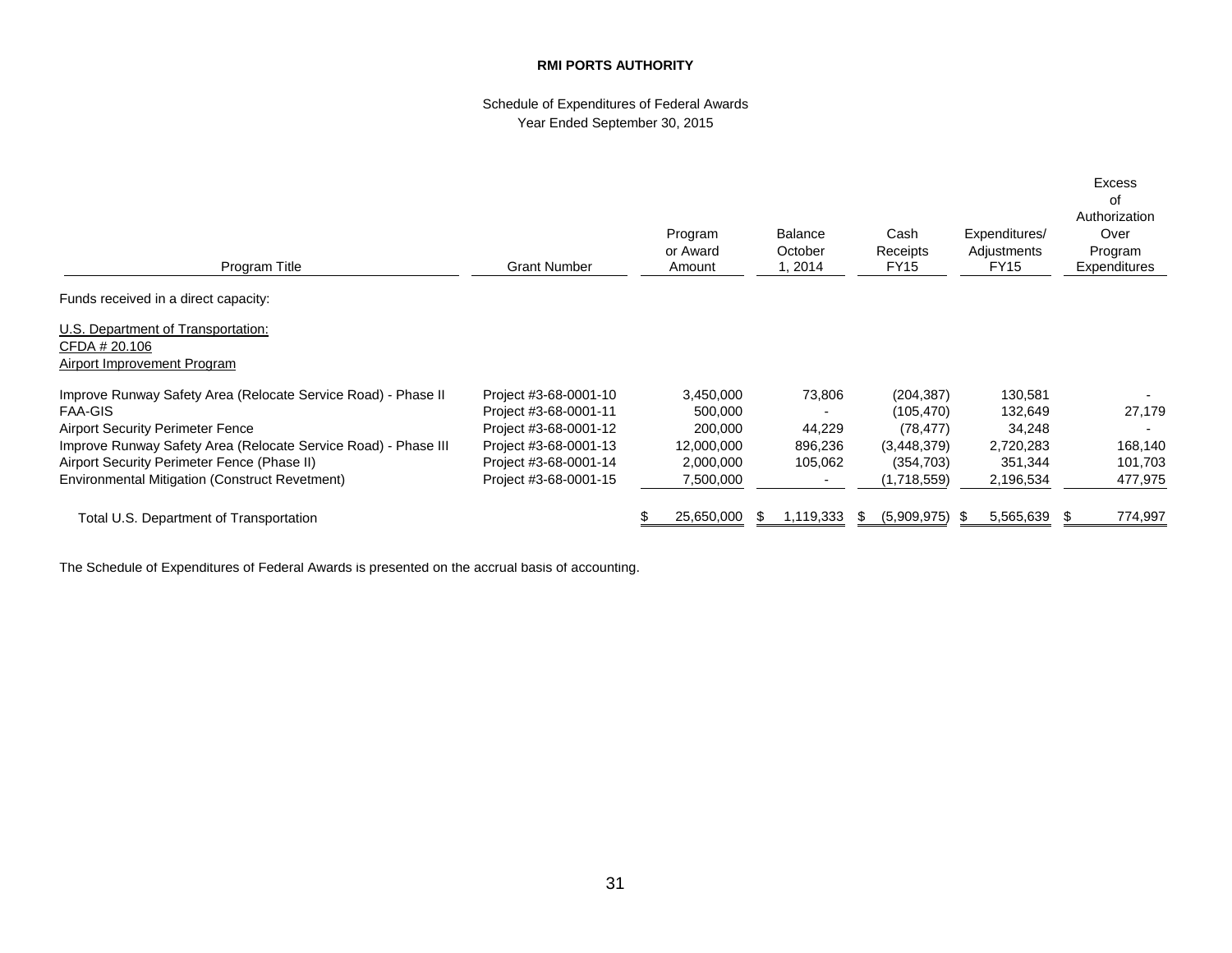Schedule of Findings and Questioned Costs Year Ended September 30, 2015

# **PART I - SUMMARY OF AUDITORS' RESULTS SECTION**

|                                                                    | <b>Financial Statements</b>                                                                                               |                            |  |  |  |  |
|--------------------------------------------------------------------|---------------------------------------------------------------------------------------------------------------------------|----------------------------|--|--|--|--|
| 1.                                                                 | Type of auditors' report issued:                                                                                          | Unmodified                 |  |  |  |  |
|                                                                    | Internal control over financial reporting:                                                                                |                            |  |  |  |  |
| 2.<br>3.                                                           | Material weakness(es) identified?<br>Significant deficiency(ies) identified?                                              | <b>No</b><br>None reported |  |  |  |  |
| 4.                                                                 | Noncompliance material to financial statements noted?                                                                     |                            |  |  |  |  |
|                                                                    | <b>Federal Awards</b>                                                                                                     |                            |  |  |  |  |
|                                                                    | Internal control over major federal programs:                                                                             |                            |  |  |  |  |
| 5.<br>6.                                                           | Material weakness(es) identified?<br>Significant deficiency (ies) identified?                                             | No<br>None reported        |  |  |  |  |
| 7.                                                                 | Type of auditors' report issued on compliance for major federal programs:                                                 | Unmodified                 |  |  |  |  |
| 8.                                                                 | Any audit findings disclosed that are required to be reported in<br>accordance with section 510(a) of OMB Circular A-133? | No                         |  |  |  |  |
| 9.                                                                 | Identification of major federal programs:                                                                                 |                            |  |  |  |  |
|                                                                    | <b>CFDA Number</b><br>Name of Federal Program or Cluster                                                                  |                            |  |  |  |  |
|                                                                    | 20.106<br>Airport Improvement Program                                                                                     |                            |  |  |  |  |
| 10. Dollar threshold used to distinguish between Type A and Type B | \$300,000                                                                                                                 |                            |  |  |  |  |
| 11. Auditee qualified as low-risk auditee?                         | No                                                                                                                        |                            |  |  |  |  |

# **PART II- FINANCIAL STATEMENT FINDINGS SECTION**

No matters were reported.

# **PART III – FEDERAL AWARD FINDINGS AND QUESTIONED COSTS SECTION**

No matters were reported.